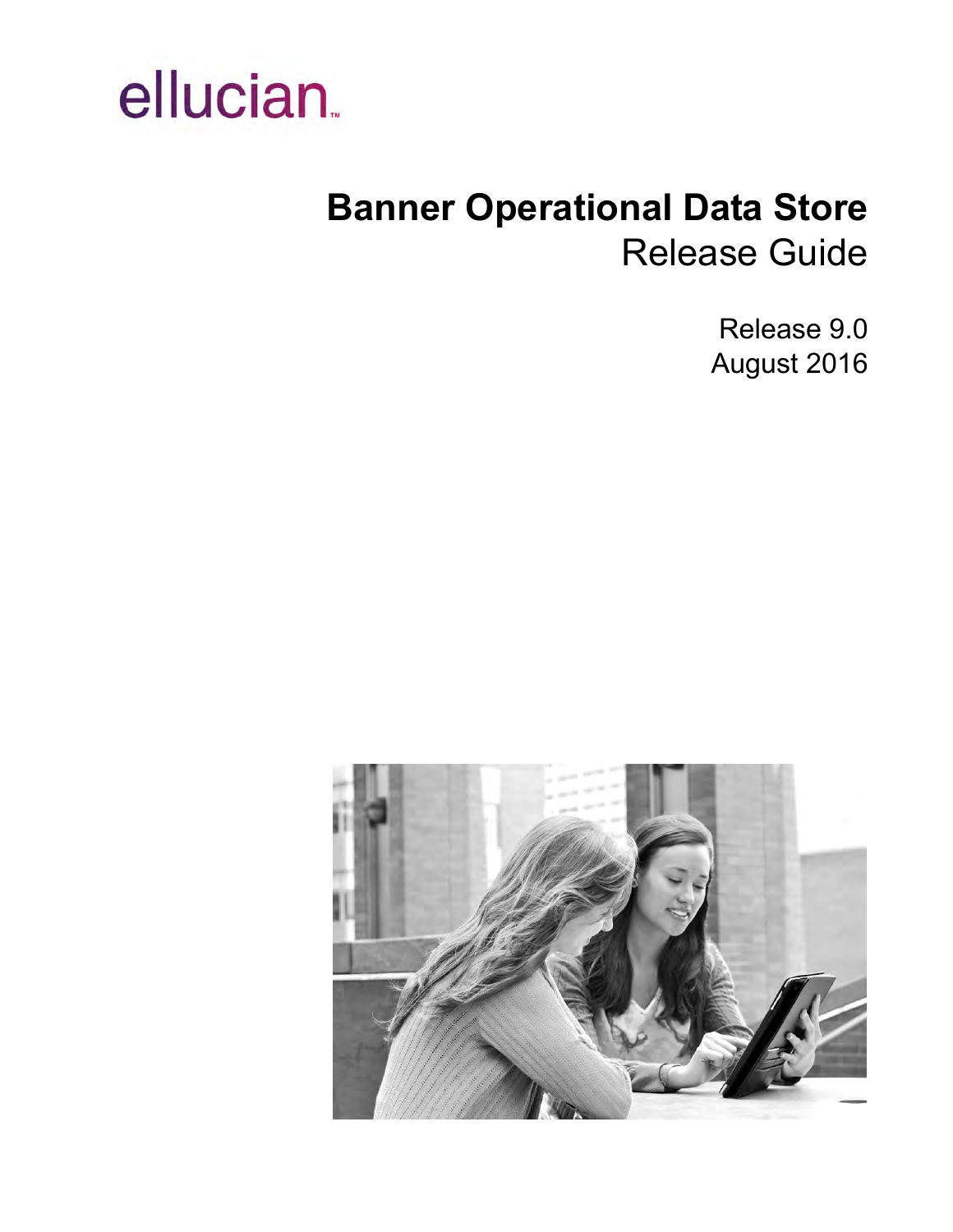Without limitation: Ellucian®, Banner®, Colleague®, and Luminis® are trademarks of the Ellucian group of companies that are registered in the U.S. and certain other countries; and Ellucian Advance™, Ellucian Course Signals™, Ellucian Degree Works™, Ellucian PowerCampus™, Ellucian Recruiter™, Ellucian SmartCall™, are also trademarks of the Ellucian group of companies. Other names may be trademarks of their respective owners.

© 2016 Ellucian Company L.P. and its affiliates. The unauthorized possession, use, reproduction, distribution, display or disclosure of this material or the information contained herein is prohibited.

Contains confidential and proprietary information of Ellucian and its subsidiaries. Use of these materials is limited to Ellucian licensees, and is subject to the terms and conditions of one or more written license agreements between Ellucian and the licensee in question.

In preparing and providing this publication, Ellucian is not rendering legal, accounting, or other similar professional services. Ellucian makes no claims that an institution's use of this publication or the software for which it is provided will guarantee compliance with applicable federal or state laws, rules, or regulations. Each organization should seek legal, accounting and other similar professional services from competent providers of the organization's own choosing.

Prepared by: Ellucian 4375 Fair Lakes Court Fairfax, Virginia 22033 United States of America

#### **Revision History**

**Publication Date Summary** August 2016 New version that supports Banner Operational Data Store 9.0 software.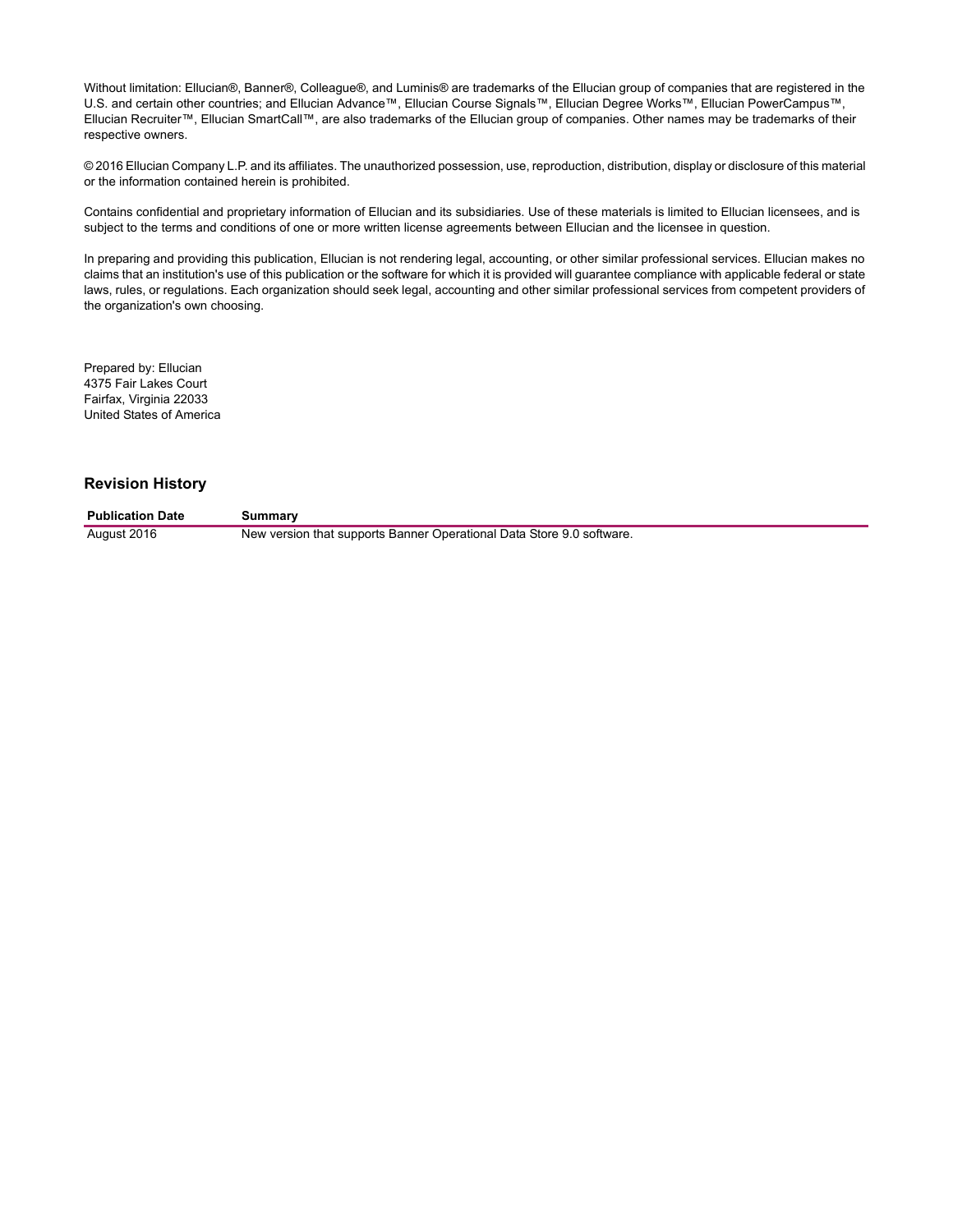# **Table of Contents**

| Primary key creation on ODS to fail during ODS 8.5 upgrade, Patch p1-1b9j738                               | 12 |
|------------------------------------------------------------------------------------------------------------|----|
|                                                                                                            |    |
| Resolved DESC columns not populated for ODSMGR.GIFT and                                                    |    |
| Fixed issue Advancement 8.7.1.4 patch modified APRCHIS AMT                                                 |    |
| Corrected PROSPECT CONTACT IND column in the<br>CONSTITUENT_CONTACT view is not populating with values. 15 |    |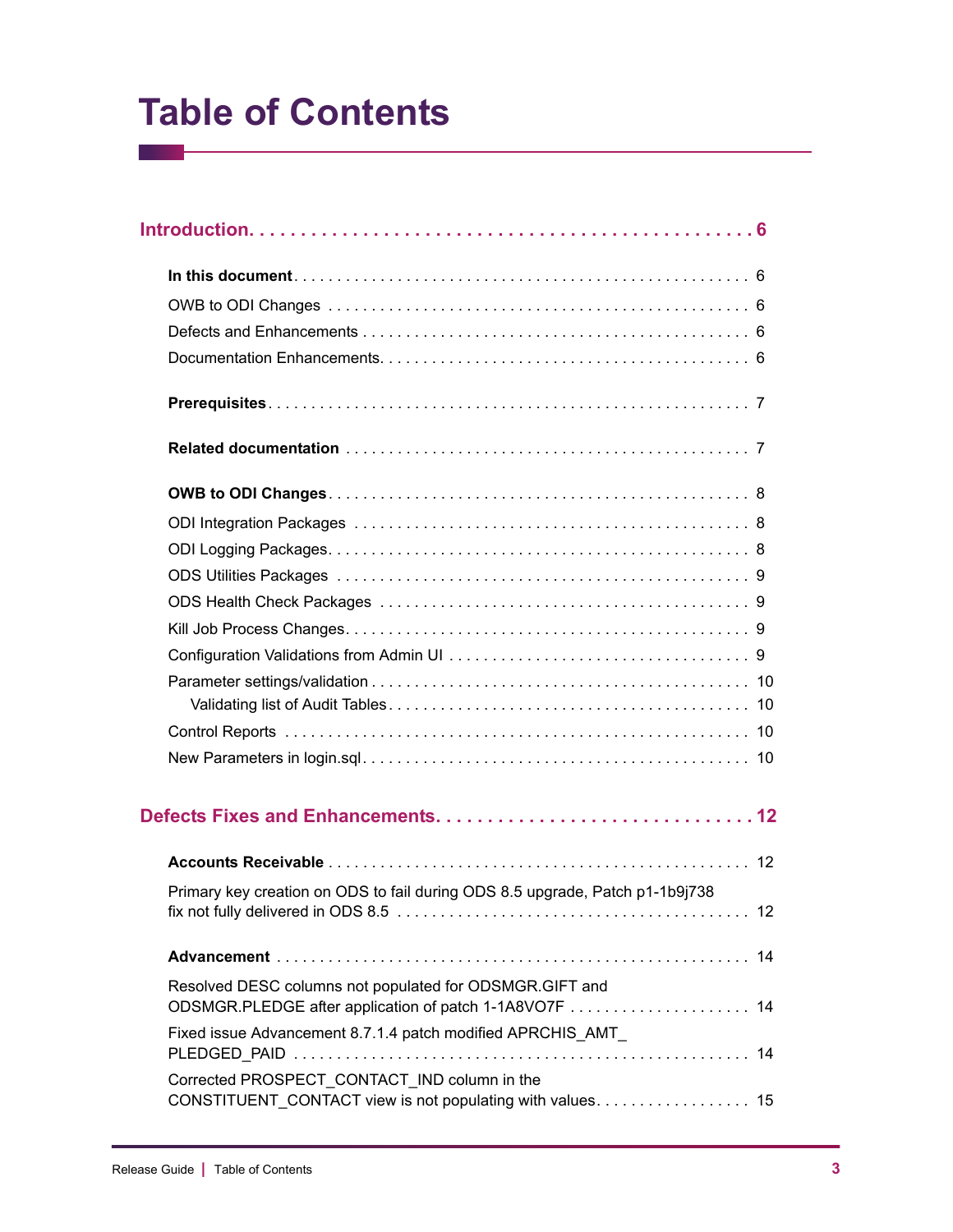| Resolved Refresh mapping for MFT OPERATING LEDGER                                                                            |
|------------------------------------------------------------------------------------------------------------------------------|
|                                                                                                                              |
| ODS 8.5: LOAD_MFT_TRANS_HISTORY mapping fails while                                                                          |
|                                                                                                                              |
|                                                                                                                              |
| ODS 8.5: Performance issue with LOAD_MRT_AWARD_ BY_PERSON/                                                                   |
| Corrected Financial Aid 8.22.1 Loan Rewrite Impact to the ODS. 19                                                            |
| Fixed Financial Aid 8.23 final direct loan mapping changes need same                                                         |
|                                                                                                                              |
| Resolved Error in job LOAD_MPT_LEAVE_ACCRUAL 21                                                                              |
|                                                                                                                              |
| Fixed the Address Refresh Not Including Changed SATURN table data                                                            |
| Resolved the ODS impact due to banner Student 8.10 enhancements of                                                           |
| Changes to reflect new values delivered for the Veteran Classification                                                       |
| 24                                                                                                                           |
| Fixed UPDATE_MDT_AUDIT_STUDENT_BLOCK fails with error                                                                        |
| Resolved Degree works errors due to having different schema names                                                            |
| Fixed two MINGPA requirements scribed within a Block causes a unique                                                         |
| Fixed error LOAD Degreeworks returns ORA-00001 on ODSMGR.<br>MDT_REGISTRATION_PLAN_PK when Degreeworks 'Plan' option used 27 |
|                                                                                                                              |
| Reporting Tool - Resolved Cognos aggregation issue in schedule_offering  28                                                  |
| Fixed Purchasing Payable Package - PO Commodity Level Accounting                                                             |
| Fixed Admission Application Model Showing Duplicate Relationships. 29                                                        |
| Missing columns in Financial Aid Award and Disbursement and Financial                                                        |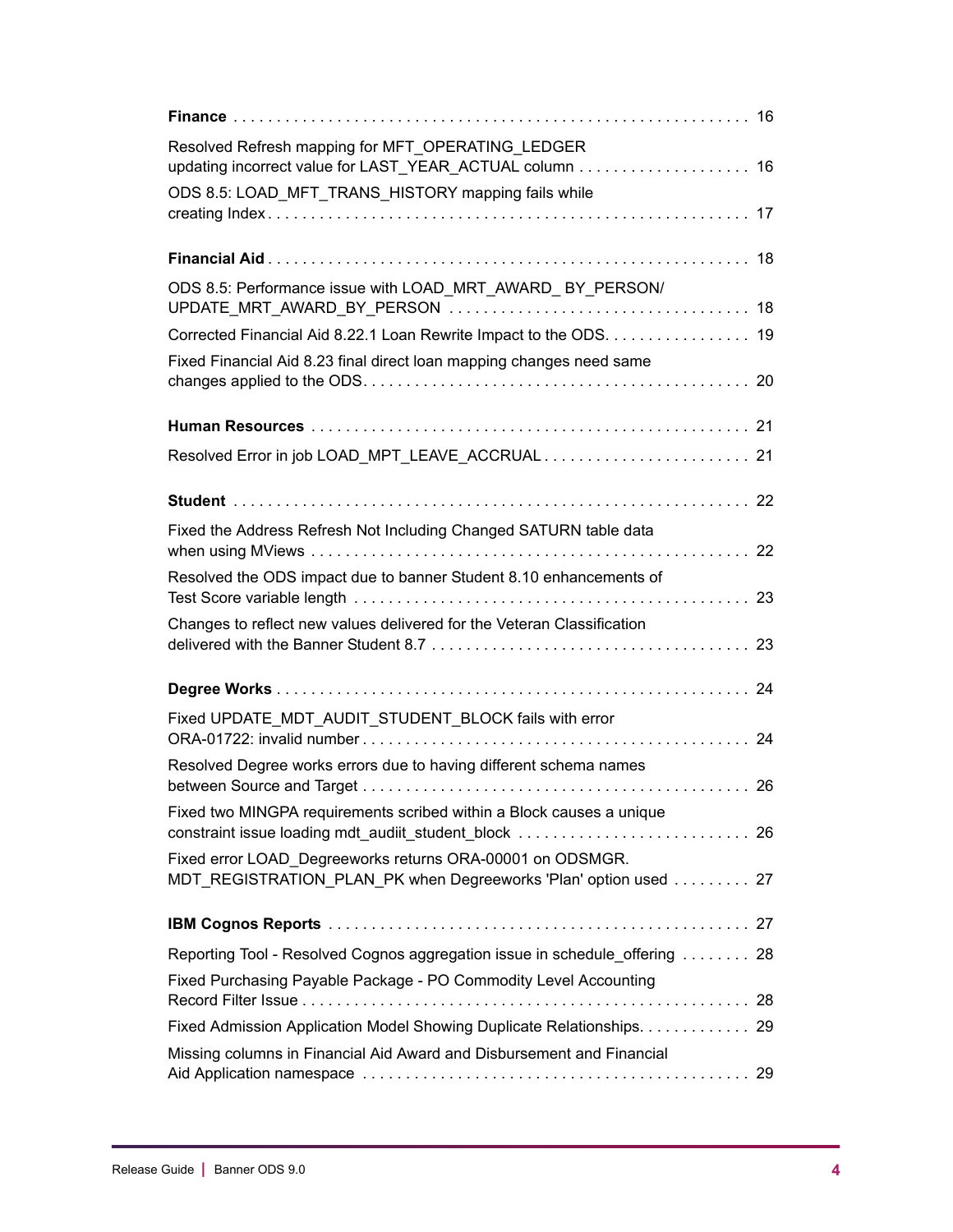| Corrected Control Report STATUS incorrectly set for errors with jobs                                                        | 32 |
|-----------------------------------------------------------------------------------------------------------------------------|----|
| Resolved error after upgrading to ODS 8.5 STAGE_AREA_STATUS shows                                                           |    |
| Resolved Error "Change Table Check Failure" while Running ODS                                                               |    |
| RECONCILE STAGE_TABLE - MGKUTIL.P_ LoadMappingsToRun                                                                        |    |
| Control Report Status not display ERROR when there are mapping errors 34                                                    |    |
|                                                                                                                             |    |
| Publishing ODS/EDW metadata fails with ORA-01722: invalid number. 35                                                        |    |
|                                                                                                                             |    |
|                                                                                                                             |    |
|                                                                                                                             |    |
| MGKOUTL.p_bxe_health_check IGNORE parameter ignores all but                                                                 |    |
|                                                                                                                             |    |
| Resolved preprocessor errors due to variable in the procedure                                                               |    |
| Resolved ODS 8.5: Script to create Database link from Degree Works<br>to ODS is not delivered for streams configuration  40 |    |
|                                                                                                                             |    |
|                                                                                                                             |    |
|                                                                                                                             |    |
| Other document lists included with this product  41                                                                         |    |
|                                                                                                                             |    |
|                                                                                                                             |    |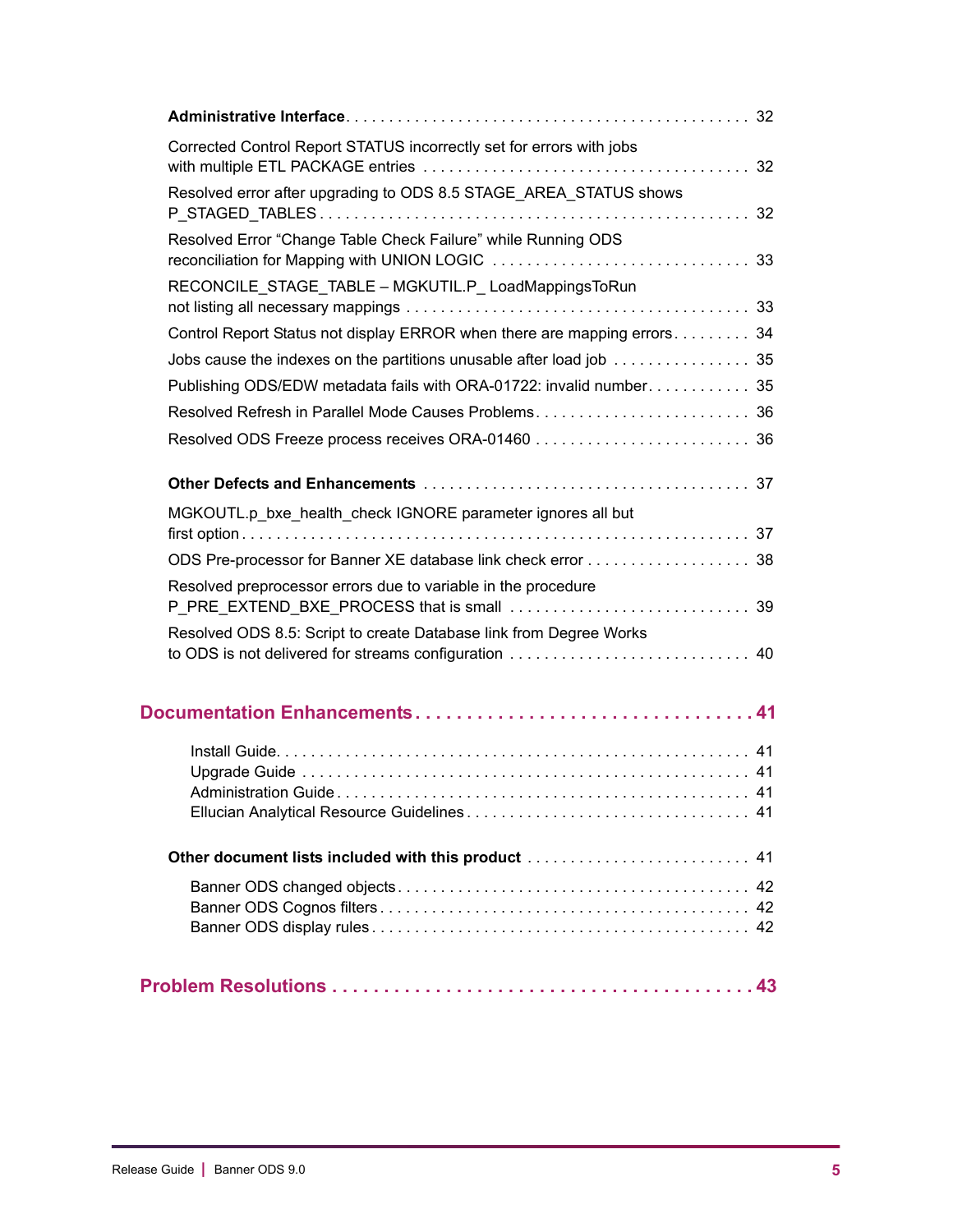# <span id="page-5-0"></span>**Introduction**

This guide documents changes made with the delivery of Banner® Operational Data Store (ODS) release 9.0. The major change in this release is replacement of ETL tool OWB (Oracle Warehouse Builder) with ODI (Oracle Data Integrator). OWB to ODI migration is required because Oracle deprecates OWB support with the end of Oracle 12cR1 Premier Support\*. With Banner ODS 9.0, there are no impacts on the reporting layer.

\*Oracle Database 12cR1 Premier Support ends July 2018 (Oracle Lifetime Support Doc 069183).

### <span id="page-5-1"></span>**In this document**

The following enhancements are delivered with this release and described in later sections of this guide.

### <span id="page-5-2"></span>**OWB to ODI Changes**

OWB to ODI Changes section includes information about the change and modification that was required as a result of changing OWB to ODI. Major changes include modifications to Administrative UI PL/SQL packages, changes to ODS Health Check, changes in Configuration Steps.

### <span id="page-5-3"></span>**Defects and Enhancements**

[Defects Fixes and Enhancements](#page-11-0) section includes information about the data coverage enhancements that includes description of the Change request defects resolved, resolutions, and list of new or modified objects (for example, new or changed business concepts, reporting views, columns, and functions).

### <span id="page-5-4"></span>**Documentation Enhancements**

[Documentation Enhancements](#page-40-0) section describes major enhancements to the documents such as Install guide, Upgrade guide, Administration guide, Ellucian Analytics Resource Guidelines for this release of Banner ODS.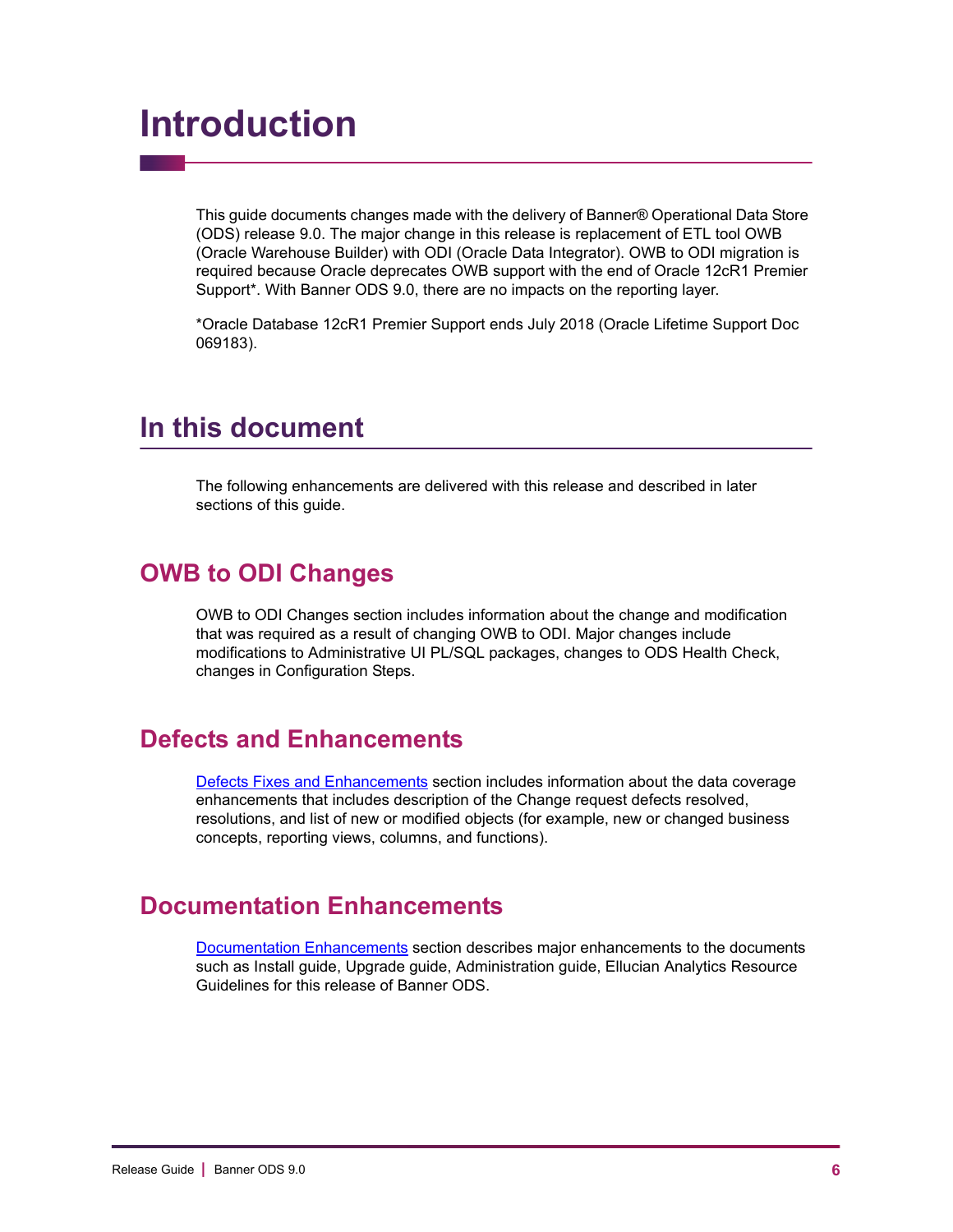## <span id="page-6-0"></span>**Prerequisites**

Refer to the *Ellucian Analytics Resource Guidelines* document for the most current information about BPRA, Banner, and Third Party product dependencies and compatibility for this release.

You can download the *Ellucian Analytics Resource Guidelines* document from the Ellucian Support Center under the "Banner Operational Data Store" Documentation Library.

## <span id="page-6-1"></span>**Related documentation**

You can refer to the following table for documents that contain more details about the Banner ODS:

| <b>Document</b>                                         | <b>Description</b>                                                                                                                                    |
|---------------------------------------------------------|-------------------------------------------------------------------------------------------------------------------------------------------------------|
| <b>Banner ODS Installation Guide</b><br>9.0             | Contains instructions about performing a fresh install of<br>Banner ODS 9.0.                                                                          |
| <b>Banner ODS Upgrade Guide</b><br>9.0                  | Contains instructions about upgrading from Banner<br>ODS <sub>9.0</sub>                                                                               |
| Banner ODS User Guide 9.0                               | Includes complete information about the Banner ODS<br>business concepts, data models, reports, and self-<br>service reporting.                        |
| <b>Banner ODS Administration</b><br>Guide 9.0           | Includes information about the ODS architecture and<br>maintaining the database using the Administrative User<br>Interface.                           |
| <b>Ellucian Analytics Resource</b><br><b>Guidelines</b> | Contains hardware and software recommendations.                                                                                                       |
| <b>BPRA Oracle Streams</b><br>Supplement                | Contains information about using Oracle Streams to<br>stage data in Banner ODS.                                                                       |
| <b>BPRA Materialized Views</b><br>Supplement            | Contains information about using Oracle Materialized<br>Views to stage data in Banner ODS.                                                            |
| <b>BannerBI Performance Master</b><br>Tuning Guide      | Contains information about tuning your Banner<br>Business Intelligence (BannerBI) database to optimize<br>its performance with BannerBI applications. |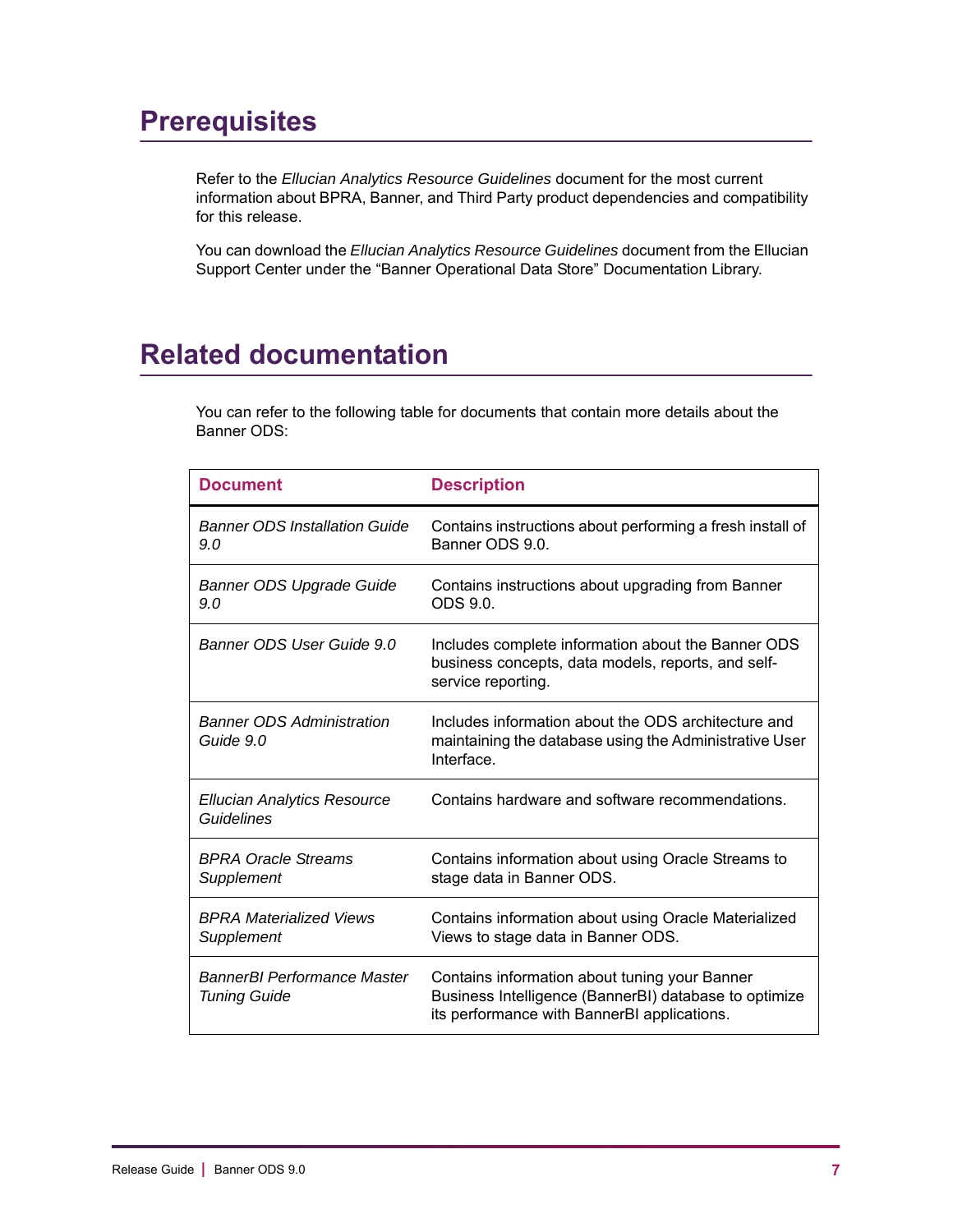## <span id="page-7-0"></span>**OWB to ODI Changes**

Following modifications are made with the ODS 9.0 release as the ETL tool, OWB is replaced with ODI.

### <span id="page-7-1"></span>**ODI Integration Packages**

### **MGKMAP**

New procedure F\_RunODIMap introduced. This function helps to verify whether Scenario exists in ODI repository. A unique number is generated to the scenario and inserted into MGTHOST table. Gets the List of mapping parameters and value from ODI repository. New function F\_RunScenario to generates the XML and invokes the agent to execute the scenario through ODI WebService Request. Modified OWB dependencies function / procedures to retrieve ODS mapping details from ODI repository tables.

### **MGKUTIL**

Following new procedures introduced to capture the mapping arguments.

- **•** F\_GetODICustomMapParameters
- **•** F\_GetodiSystemParameters

### <span id="page-7-2"></span>**ODI Logging Packages**

### **MGKOLIB**

Introduced new procedure P\_GetODIMapDetails to identify the ODI job number associated with that mapping. Modified OWB dependencies function / procedures to retrieve ODS mapping logs/statistics from ODI repository tables.

While are calling any procedure in mapping Begin / End command like "MGKUTIL.P\_DISABLEALLCONSTRAINTS," "MGKUTIL.P\_DROPBITMAPINDEXES" etc., then following procedure should be called before calling any of the mapping related procedure.

Begin Command: "MGKOLIB"."P\_GETODIMAPDETAILS" (#GLOBAL.SEQNO,1);

End Command: "MGKOLIB"."P\_GETODIMAPDETAILS"(#GLOBAL.SEQNO,3);

### MGKCRPT

**•** Modified the cursor (C\_GetReportLines) to retrieve ODI Statistics. View error message(s): Modified P\_ViewReport to capture ODI error messages.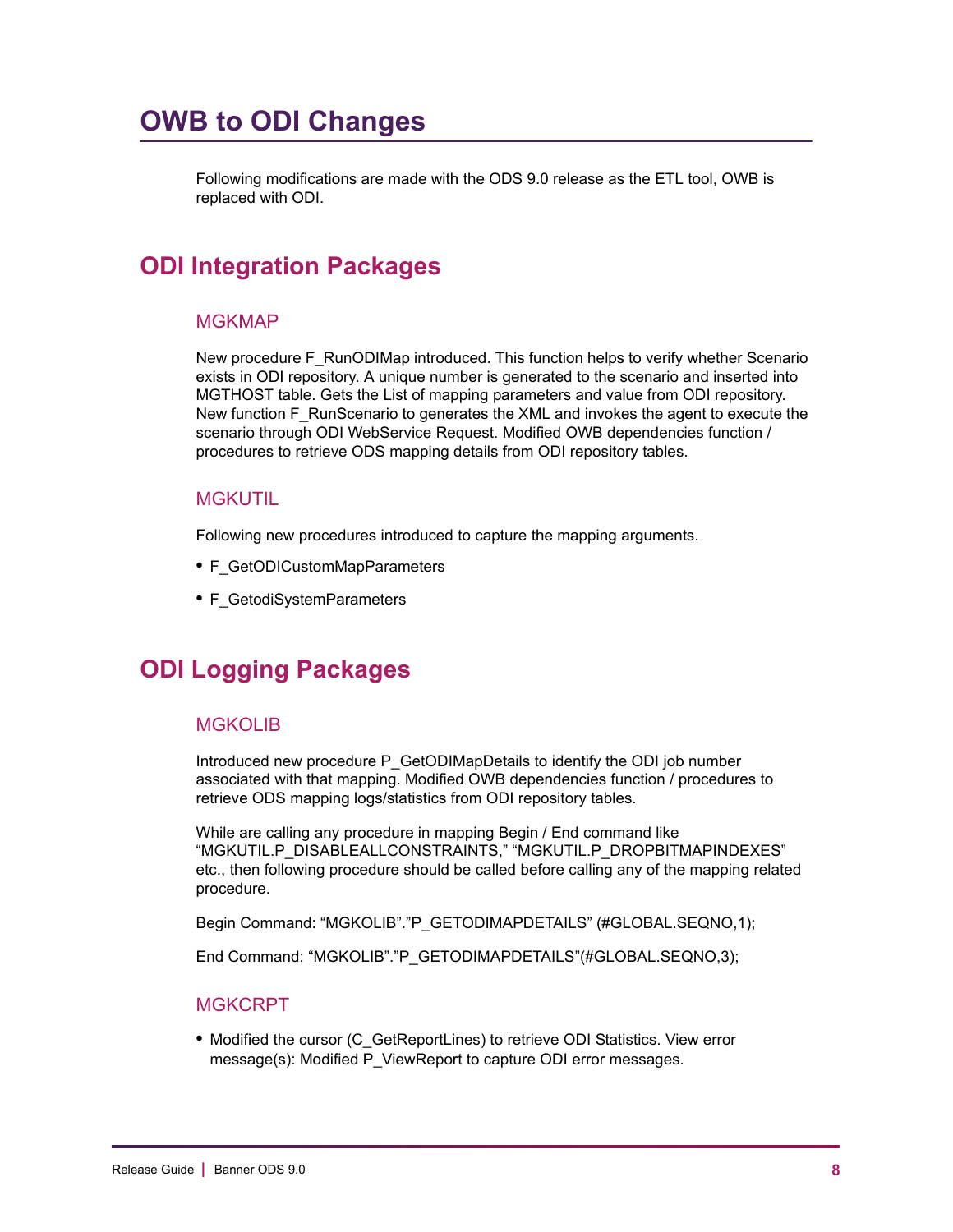- **•** Modified to display ODI session details along with DB session while terminating the process.
- **•** Modified OWB dependencies function / procedures to retrieve ODS mapping log/ statistics from ODI repository tables.

### <span id="page-8-0"></span>**ODS Utilities Packages**

### MGKPROC

Modified OWB dependencies function / procedures to retrieve ODS metadata details from ODI repository tables.

### <span id="page-8-1"></span>**ODS Health Check Packages**

### **MGKODSU**

Package performs health check of ODS object.

- Modified the P\_CheckMapParms procedure to validate the ODI Scenarios instead of OWB Packages.
- Modified the P\_CheckOWBTables procedure to display error for the ODI related Audit tables to archive if it exceeds the limit.
- **•** Modified OWB dependencies function / procedures to retrieve ODS metadata details from ODI repository tables.

### <span id="page-8-2"></span>**Kill Job Process Changes**

**•** With the new changes in Kill job process, there is a new ODI session displayed along with Database session

### <span id="page-8-3"></span>**Configuration Validations from Admin UI**

### Validating list of ODI Parameters

**•** Navigate to **Options** > **Set Up Parameters** > **ODI\_ENV\_VAR\_LIST**.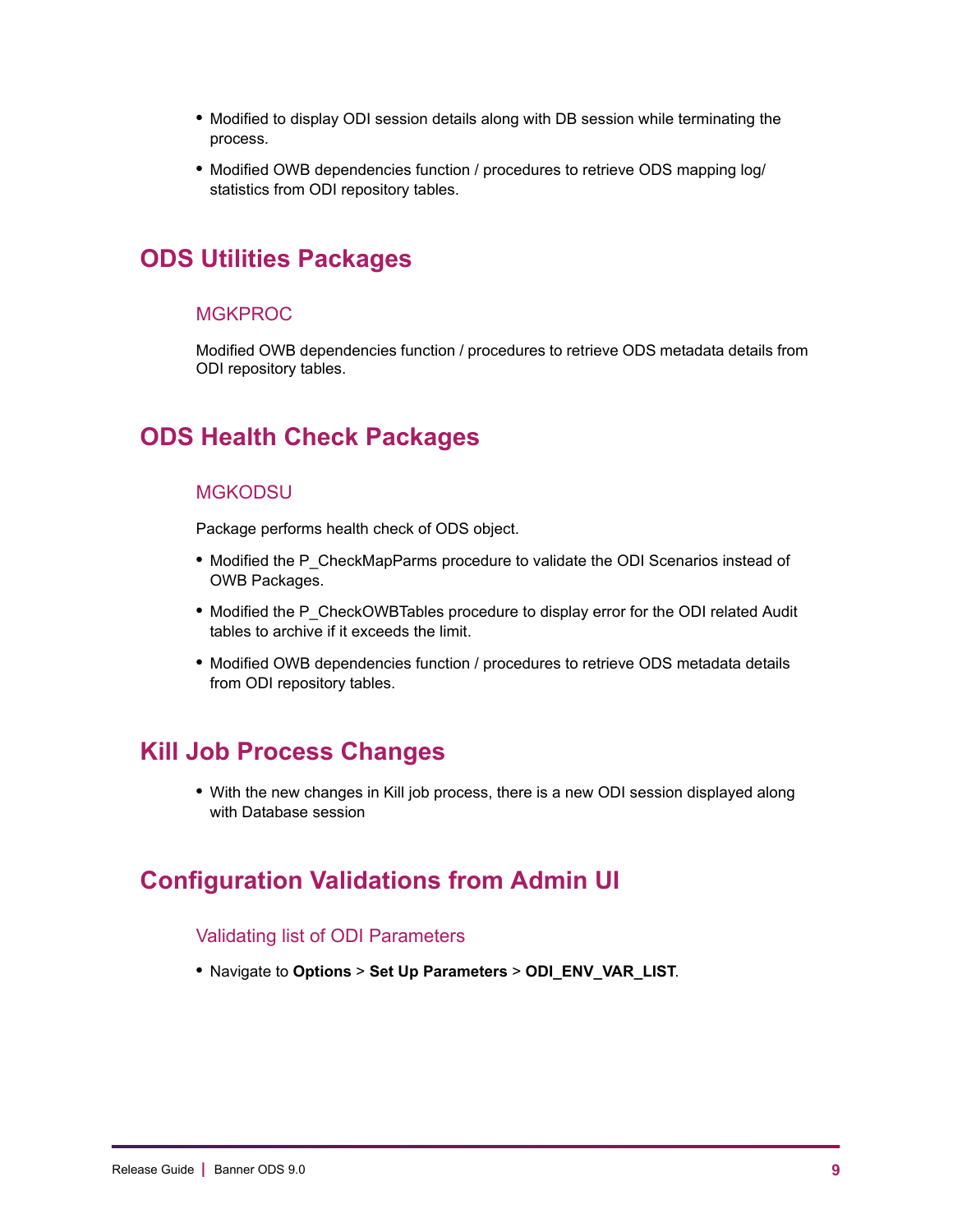### <span id="page-9-0"></span>**Parameter settings/validation**

### <span id="page-9-1"></span>Validating list of Audit Tables

**•** Navigate to "Options > Set Up Parameters, and then select "ODI\_RAB\_TABLE\_LIST"

### <span id="page-9-2"></span>**Control Reports**

- **•** Introduced ODI session ID (removed Execution id related to OWB)
- **•** Mapping level variables are displayed as Startup Variables

### <span id="page-9-3"></span>**New Parameters in login.sql**

- **•** Define the ODI login details and ODI schema details
- **•** Modify the login.sql file located in the <ODS\_STAGE\_HOME>/ods/(upgrade or Install) depending on new installation or upgrade.

| <b>ODI Parameter</b>            | <b>Description</b>                                                                                                                                                    |
|---------------------------------|-----------------------------------------------------------------------------------------------------------------------------------------------------------------------|
| <b>ODIAGENTURL</b>              | An agent runs on a host, port and is identified on this<br>port by an application name. The agent URL also<br>indicates the protocol to use for the agent connection. |
| AGENT_SERVER                    | Host name of the Agent where it is setup                                                                                                                              |
| AGENT_PORT                      | The port number of the Agent.                                                                                                                                         |
| MASTER REPO<br><b>USER</b>      | Database username of the schema (database, library)<br>that contains the ODI master repository.                                                                       |
| MASTER REPO<br><b>PASS</b>      | This Database User Password.                                                                                                                                          |
| ODI REPO SCHE<br><b>MA NAME</b> | This parameter refers to the ODI repository schema.                                                                                                                   |
| <b>WORKREP</b>                  | A work repository can be linked with only one master<br>repository for version management purposes.                                                                   |
| ODI USER                        | Supervisor is the ODI user which allows you to access<br>the ODI.                                                                                                     |
| <b>ODI PASS</b>                 | The ODI supervisor password defined when creating<br>the master repository.                                                                                           |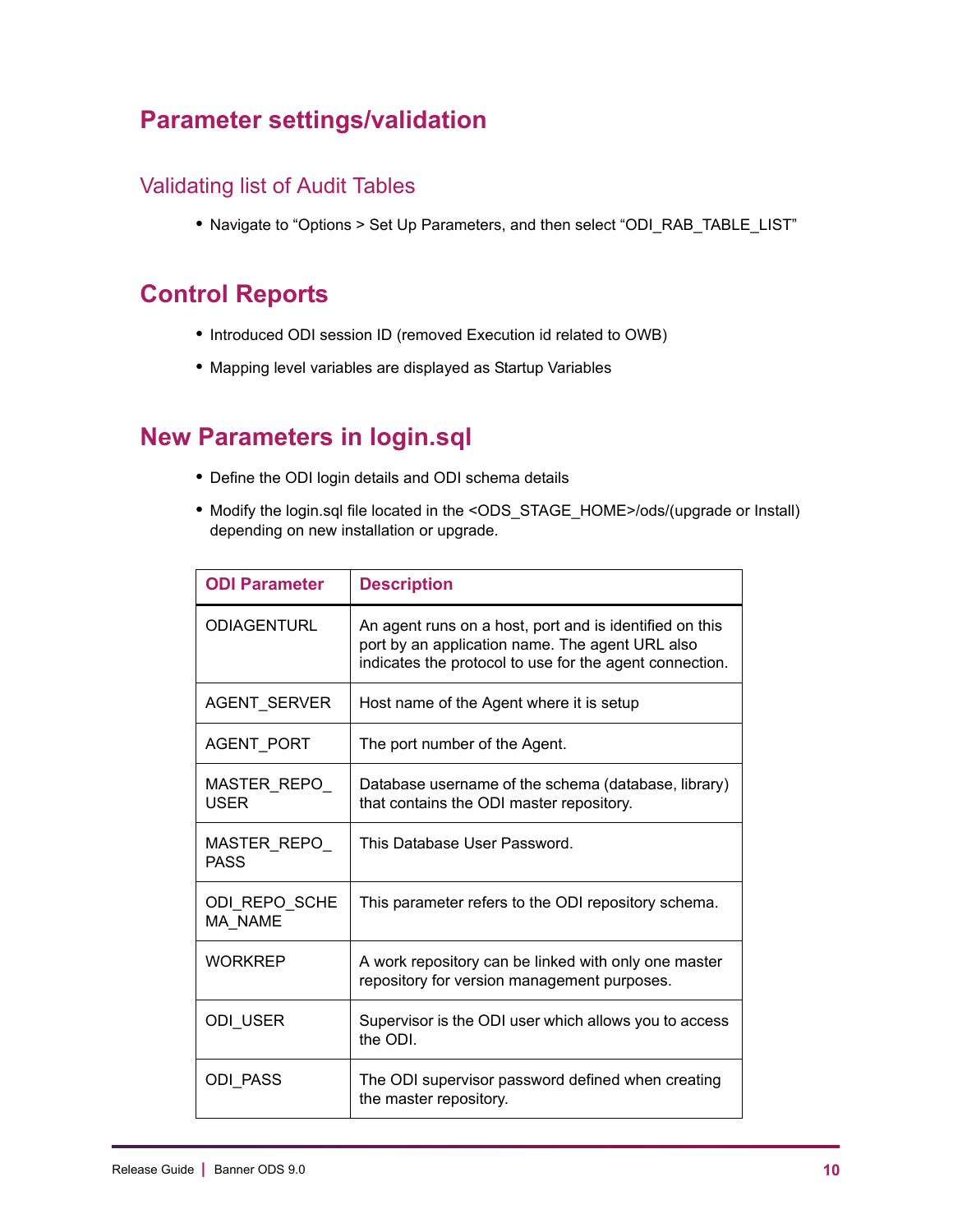| <b>ODI Parameter</b> | <b>Description</b>                                                                                                                                                                                                                           |
|----------------------|----------------------------------------------------------------------------------------------------------------------------------------------------------------------------------------------------------------------------------------------|
| <b>CONTEXT</b>       | Contexts bring together components of the physical<br>architecture (the real Architecture) of the information<br>system with components of the Oracle Data Integrator<br>logical architecture (the Architecture on which the user<br>works). |
| VERSION              | Specify version $= -1$ in a load plan to pick the recent<br>generated version of the scenario. Otherwise provide<br>the version of scenario.                                                                                                 |
| ODI DS PASS          | Password for ODI "Data Server" component that lists<br>different schemas utilized within the ODS Data<br>Warehouse schema.                                                                                                                   |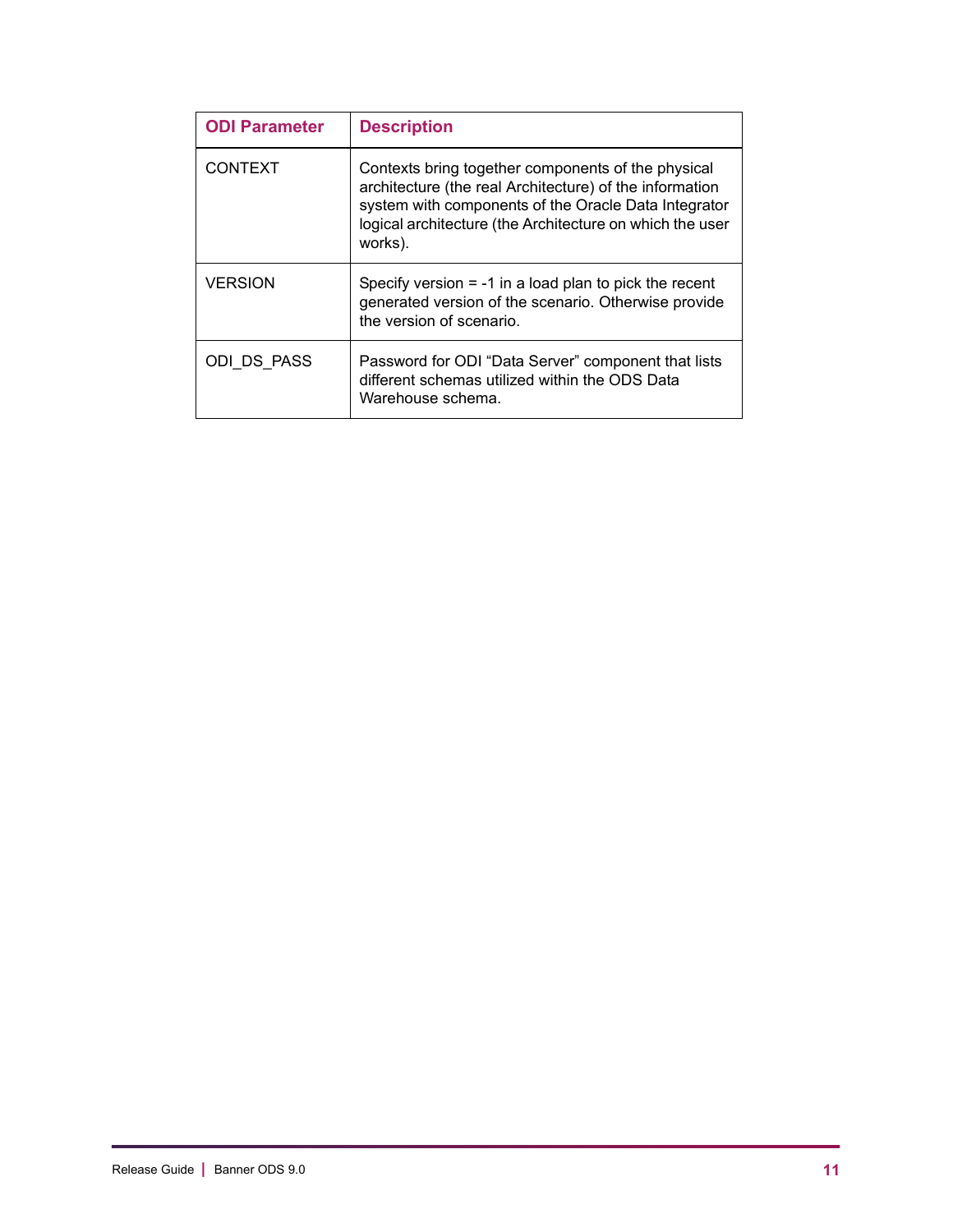# <span id="page-11-0"></span>**Defects Fixes and Enhancements**

The section details about the defects and enhancements that are resolved with this release. Also, new data areas were added and some data areas were modified in few business areas of ODS.

Refer to the following subsections to find specific information on Change Request defects and Enhancements addressed, and data areas added or modified.

- **•** [Accounts Receivable](#page-11-1)
- **•** [Advancement](#page-13-0)
- **•** [Finance](#page-15-0)
- **•** [Financial Aid](#page-17-0)
- **•** [Human Resources](#page-20-0)
- **•** [Student](#page-21-0)
- **•** [Degree Works](#page-23-0)
- **•** [IBM Cognos Reports](#page-26-1)
- **•** [Administrative Interface](#page-31-0)
- **•** [Other Defects and Enhancements](#page-36-0)

### <span id="page-11-1"></span>**Accounts Receivable**

The following sections describe the Change request defects and enhancements related to Accounts Receivable.

### <span id="page-11-2"></span>**Primary key creation on ODS to fail during ODS 8.5 upgrade, Patch p1-1b9j738 fix not fully delivered in ODS 8.5**

Resolves Change Request Defect CR-000126994

In patch p1-1b9j738\_ ods8040102 we have delivered the fix as ALTER TABLE MTT\_STUDENT\_TAX\_NOTIFICATION ADD CONSTRAINT MTT\_STDNT\_TAX\_NOTIFTN\_INDEX\_PK PRIMARY KEY (PERSON\_UID, TAX\_YEAR, ID, SEQUENCE\_NUMBER);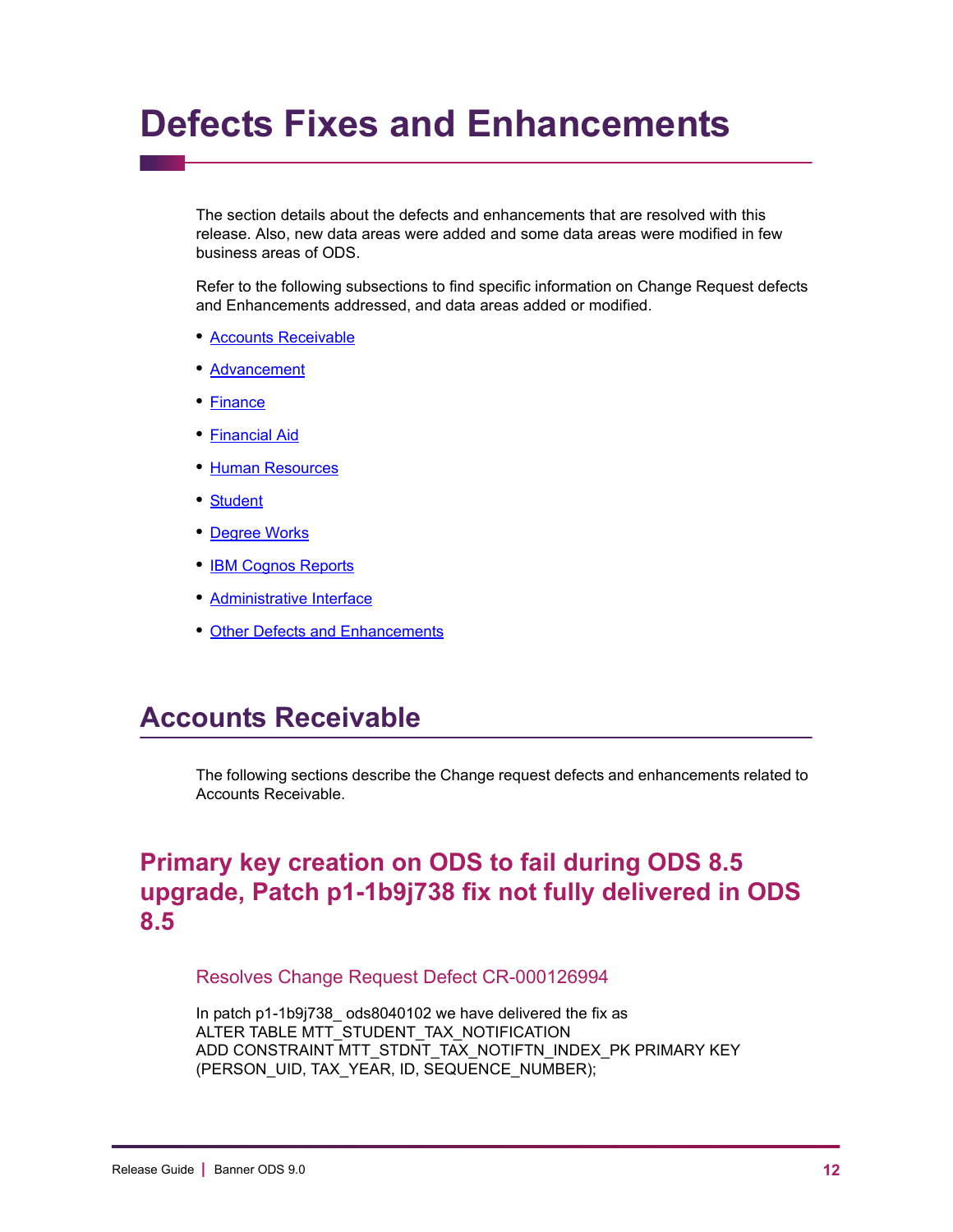But in ODS 8.5, the ods\_upgrade.sql have ALTER TABLE MTT\_STUDENT\_TAX\_NOTIFICATION ADD CONSTRAINT MTT\_STDNT\_TAX\_NOTIFTN\_INDEX\_PK PRIMARY KEY (PERSON\_UID, TAX\_YEAR, SEQUENCE\_NUMBER);

It is missing one column from primary key/ In BANNER, On base table TTBTAXN, Primary Key is on four columns (which is defect 1-1b9j738 also mention) PK\_TTBTAXN ON TAISMGR.TTBTAXN (TTBTAXN\_PIDM, TTBTAXN\_TAX\_YEAR, TTBTAXN\_ID, TTBTAXN\_SEQ\_NUM)

On Banner, if there was no correction done for an existing record, TTBTAXN will only have one row per PIDM, Tax Year and Seq number. More than one record will be in table TTBTAXN for these three columns if there was a correction done. This will cause primary key creation on ODS to fail during ODS 8.5 upgrade.

### Solution

Altered MTT\_STDNT\_TAX\_NOTIFTN\_INDEX\_PK to Include ID i.e. ALTER TABLE MTT\_STUDENT\_TAX\_NOTIFICATION ADD CONSTRAINT MTT\_STDNT\_TAX\_NOTIFTN\_INDEX\_PK PRIMARY KEY (PERSON\_UID, TAX\_YEAR, ID, SEQUENCE\_NUMBER); Also, updated MGBINDX to include ID column as a part of MTT\_STDNT\_TAX\_NOTIFTN\_ INDEX\_PK.

### New objects

No new objects are added.

### Modified objects

Composite table: MTT\_STUDENT\_TAX\_NOTIFICATION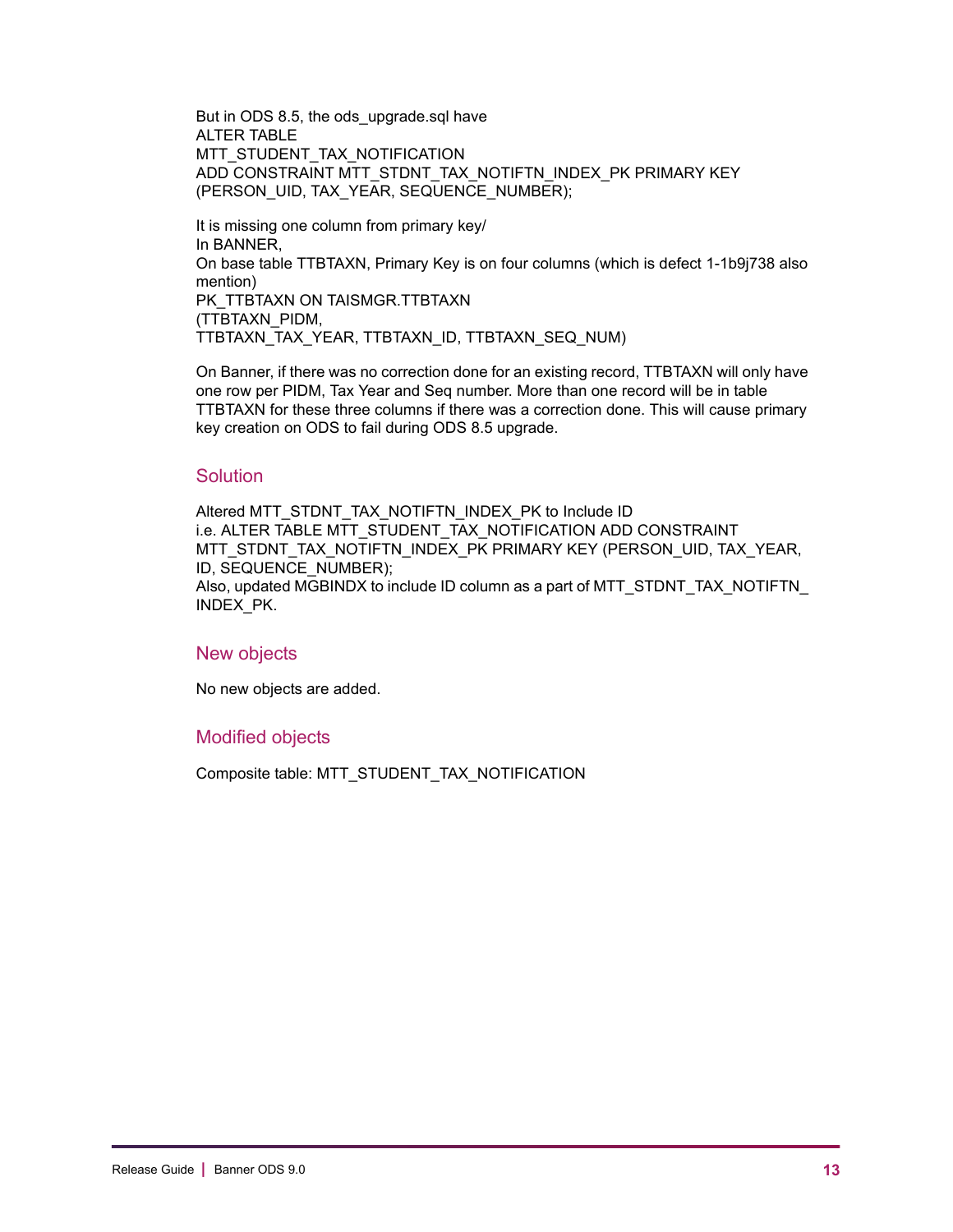## <span id="page-13-0"></span>**Advancement**

The following sections describe the Change request defects and enhancements related to Advancement.

### <span id="page-13-1"></span>**Resolved DESC columns not populated for ODSMGR.GIFT and ODSMGR.PLEDGE after application of patch 1-1A8VO7F**

### Resolves Change Request Defect CR-000117592

In ODSMGR.GIFT and ODSMGR.PLEDGE, following columns are not populated:

- **•** DESG\_ORGANIZATION\_DESC
- **•** DESG\_FUND\_DESC
- **•** DESG\_ACCOUNT\_DESG

It appears there are two versions of F\_GET\_FINANCE\_DESC in FOKODSF, neither of which populate the descriptions in FOAP in GIFT and PLEDGE. This is a defect on top of defect 1-1A8VO7F.

#### Solution

Modified F\_GET\_FINANCE\_DESC to pass correct values for each input parameter.

#### New objects

No new objects are added.

#### Modified objects

Package: GOKODSF

### <span id="page-13-2"></span>**Fixed issue Advancement 8.7.1.4 patch modified APRCHIS\_AMT\_PLEDGED\_PAID**

### Resolves Change Request Defect CR-000127524

The Advancement patch released for 8.7.1.4 also impacts the ODS since APRCHIS\_AMT\_PLEDGED\_PAID and APRDHIS\_AMT\_PLEDGED\_PAID may now contain 3pp soft credit. This can cause an over statement of total giving amounts in ANNUAL\_GIVING as well as CONSTITUENT, ORGANIZATIONAL\_CONSTITUENT, CAMPAIGN\_GIVING\_HISTORY and DESIGNATION\_GIVING\_HISTORY.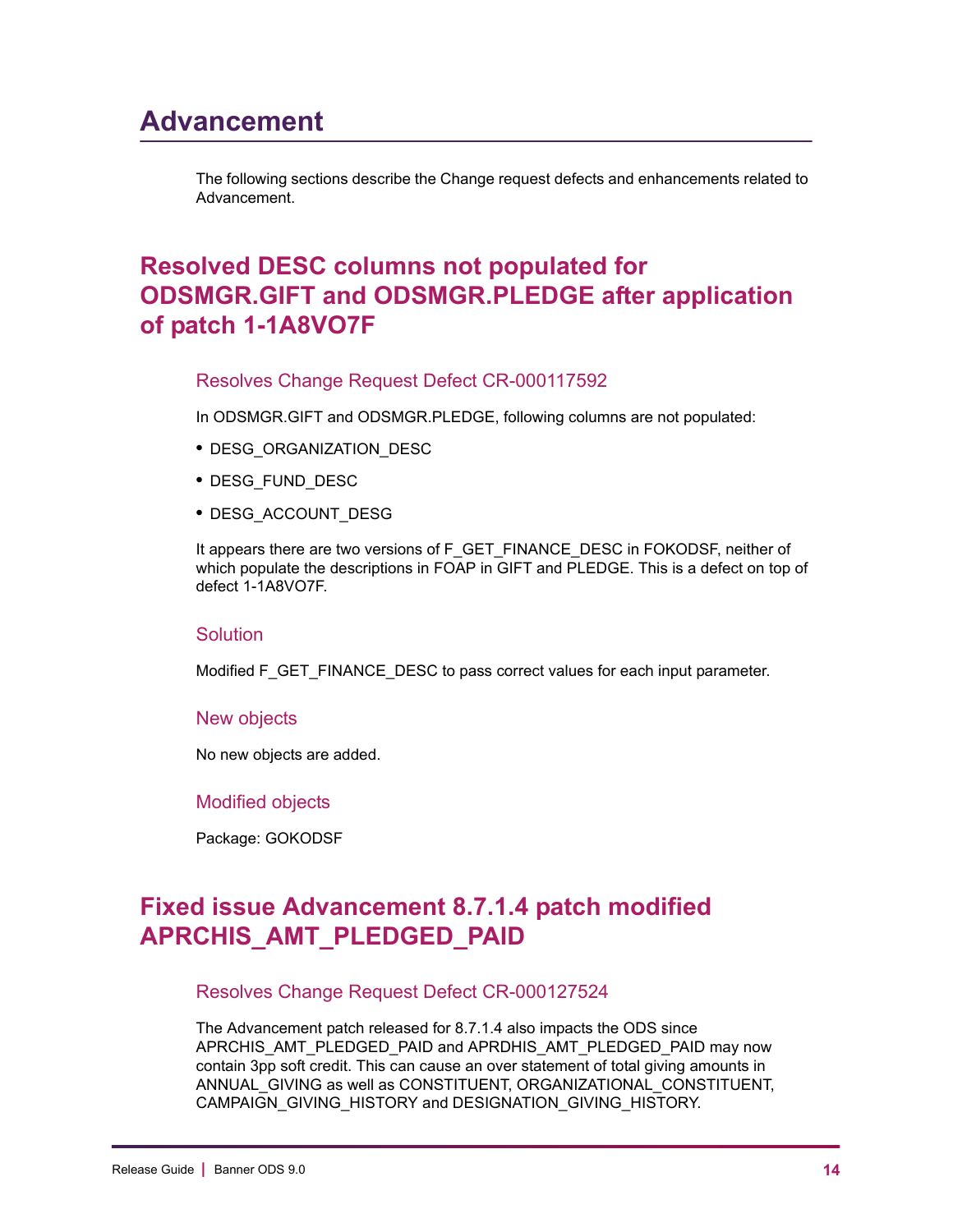### **Solution**

Modified functions F\_GET\_TOT\_GIVING\_YEAR, F\_LIFE\_TOTAL\_GIVING, F\_CAMPAIGN\_GIVING, F\_DESIGNATION\_GIVING.

The goal is to remove the third party soft credit payments being stored in aprchis\_amt\_pledged\_paid and aprdhis\_amt\_pledged\_paid when using these amounts to calculate total giving and life giving amounts.

This is done by subtracting third party soft credit amounts from aprchis amt pledged paid and aprdhis\_amt\_pledged\_paid.

#### New objects

No new objects are added.

#### Modified objects

Functions:

- **•** F\_GET\_TOT\_GIVING\_YEAR
- **•** F\_LIFE\_TOTAL\_GIVING
- **•** F\_CAMPAIGN\_GIVING
- **•** F\_DESIGNATION\_GIVING

### <span id="page-14-0"></span>**Corrected PROSPECT\_CONTACT\_IND column in the CONSTITUENT\_CONTACT view is not populating with values**

Resolves Change Request Defect CR-000138805

The PROSPECT\_CONTACT\_IND column in the CONSTITUENT\_CONTACT view is not populating with values. Looking at AA\_CONSTITUENT\_CONTACT, it looks like the SUBSTR in the following case statement is causing the problem.

CASE WHEN C.AMRCONT\_GEN\_CONTACT\_IND = 'Y' THEN SUBSTR (G\$\_NLS.GET ('N', 'SQL', 'N'), 2, 1) ELSE SUBSTR (G\$\_NLS.GET ('Y', 'SQL', 'Y'), 2, 1) END

The base table in banner where CONSTITUENT\_CONTACT pulls PROSPECT\_CONTACT\_IND is AMRCONT. To demonstrate the issue, run the following code:

select substr(AMRCONT\_GEN\_CONTACT\_IND, 2, 1) from AMRCONT;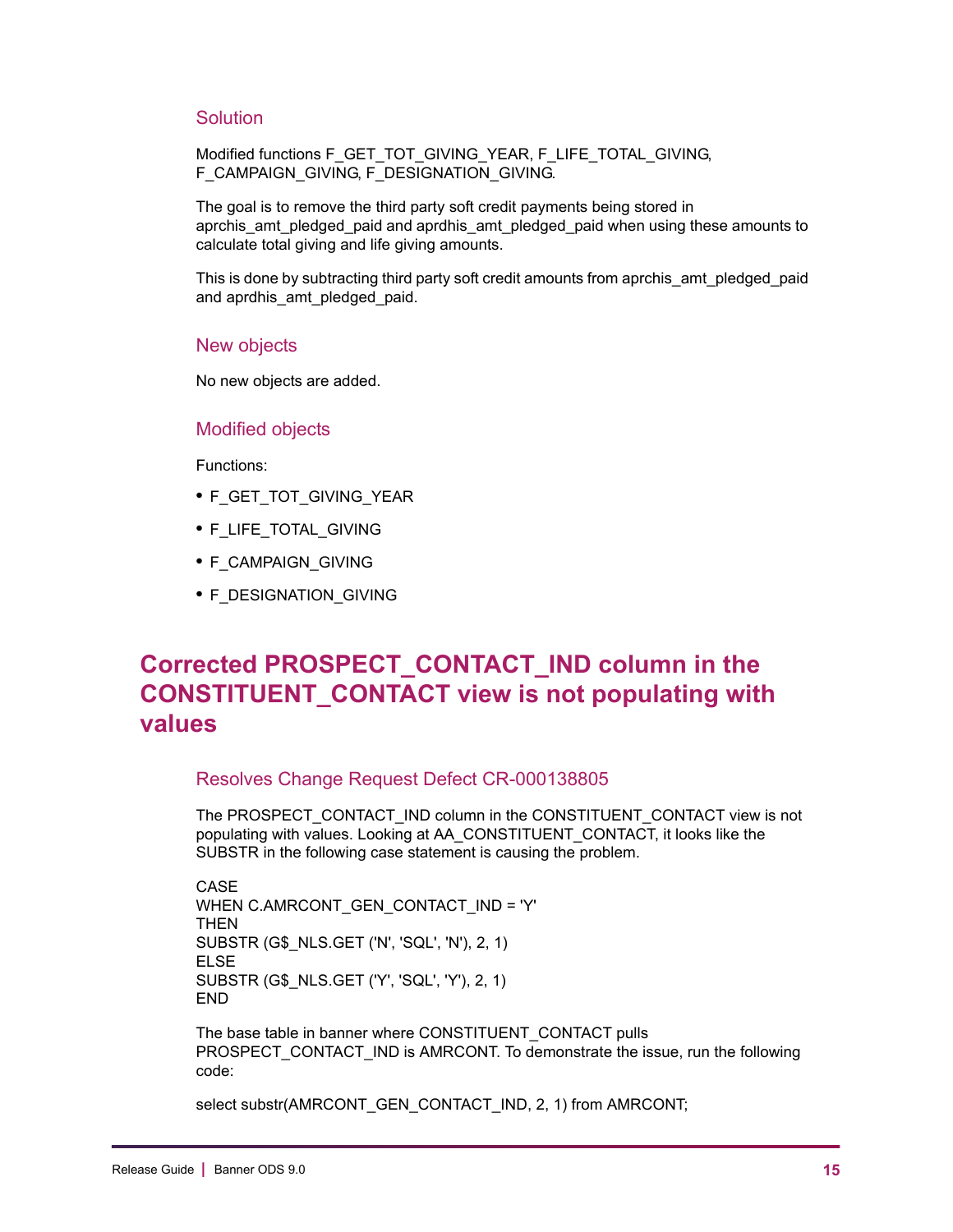select substr(AMRCONT\_GEN\_CONTACT\_IND, 1, 1) from AMRCONT;

The first statement starts the substring in position 2 and this is how the case statement is written in ODS 8.5. The second statement will look at the first position and will return a Y/ N indicator instead of null. In AMRCONT this is a required field so it should not be null. The case statement above is existing logic for PROSPECT\_CONTACT\_IND.

Workaround would be to modify the view - AA\_CONSTITUENT\_CONTACT with SUBSTR (G\$\_NLS.GET ('N', 'SQL', 'N'), 1, 1).

### Solution

Updated the SUBSTR function to fetch the correct value for column - PROSPECT\_ CONTACT\_IND in the view - AA\_CONSTITUENT\_CONTACT.

#### New objects

No new objects are added.

Modified objects

Composite View: AA\_CONSTITUENT\_CONTACT

### <span id="page-15-0"></span>**Finance**

The following section describes the Change request defects and enhancements related to Finance.

### <span id="page-15-1"></span>**Resolved Refresh mapping for MFT\_OPERATING\_LEDGER updating incorrect value for LAST\_YEAR\_ACTUAL column**

#### Resolves Change Request Defect CR-000114293

The Refresh mapping for MFT\_OPERATING\_LEDGER incorrectly update LAST\_YEAR ACTUAL column in composite table MFT\_OPERATING\_LEDGER. This result in reconcile job showing discrepancy for the same. To correct the issue LOAD mapping for MFT\_ OPERATION\_LEDGER need to be run In LOAD mapping it uses AF\_OPERATING\_ LEDGER which take data directly from FGBOPAL. In REFRESH mapping it uses MFVOPAL which joins FGBOPAL and change table FGROCHG.

The column value LAST\_YEAR\_ACTUAL is calculated in both AF\_OPERATING\_ LEDGER and MFVOPAL as below.

SELECT B.FGBOPAL\_14\_YTD\_ACTV FROM FGBOPAL B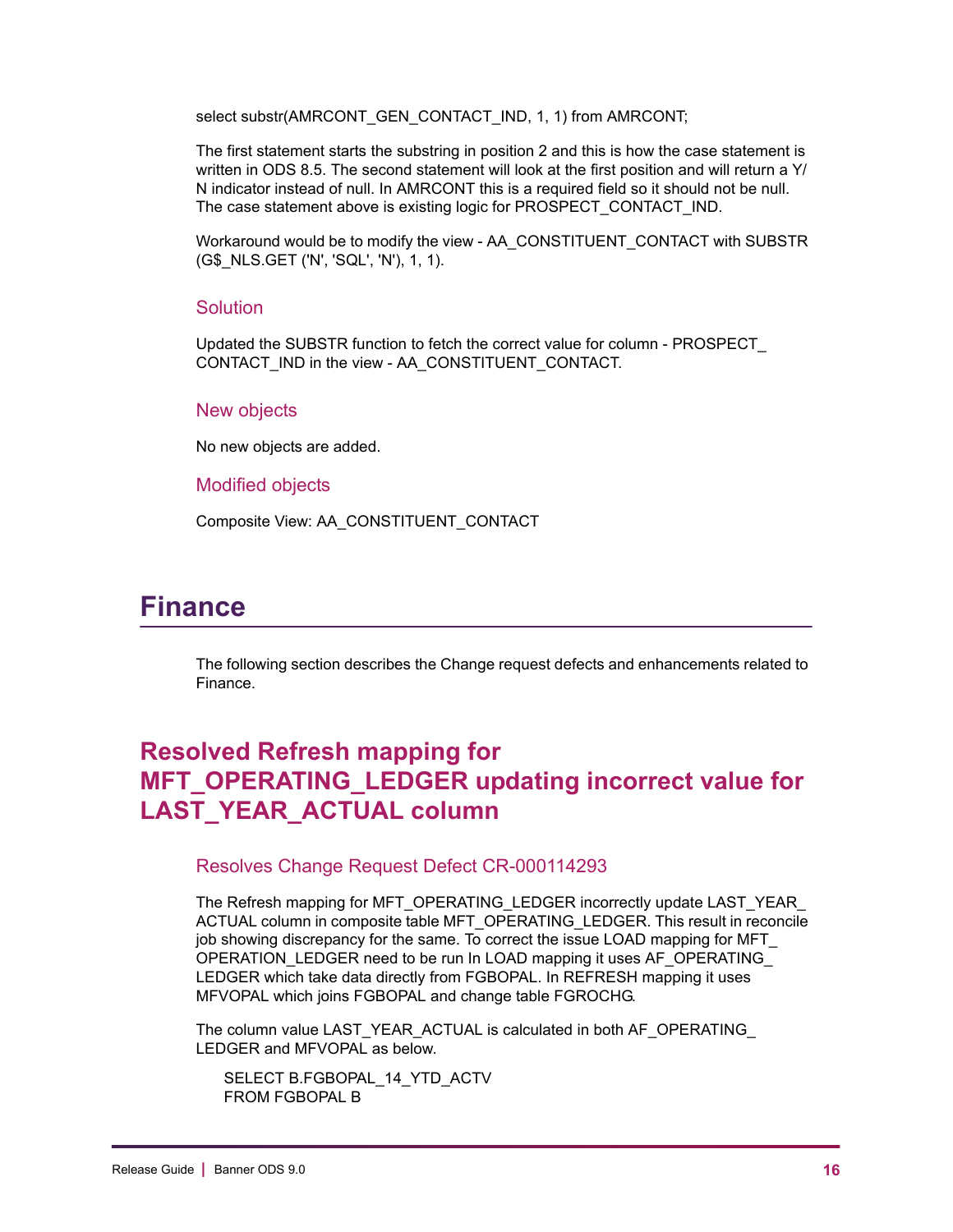WHERE TO\_NUMBER(TO\_CHAR(TO\_DATE(B.FGBOPAL\_FSYR\_CODE,'RR'), 'YYYY')) = TO\_NUMBER(TO\_CHAR(TO\_DATE(A.fgbopal\_fsyr\_code,'RR'), 'YYYY')) - 1 AND B.FGBOPAL\_COAS\_CODE = A.FGBOPAL\_COAS\_CODE AND B.FGBOPAL\_FUND\_CODE = A.FGBOPAL\_FUND\_CODE AND B.FGBOPAL\_ACCT\_CODE = A.FGBOPAL\_ACCT\_CODE AND B.FGBOPAL\_ORGN\_CODE = A.FGBOPAL\_ORGN\_CODE AND B.FGBOPAL\_PROG\_CODE = A.FGBOPAL\_PROG\_CODE AND B.FGBOPAL\_ACTV\_CODE = A.FGBOPAL\_ACTV\_CODE AND B.FGBOPAL\_LOCN\_CODE = A.FGBOPAL\_LOCN\_CODE AND B.FGBOPAL\_CMT\_TYPE = A.FGBOPAL\_CMT\_TYPE

Any change in value FGBOPAL\_14\_YTD\_ACTV for FSYR inserts a change table record.

But the REFRESH mapping updates MFT\_OPRATION\_LEDGER for that FSYR but the FGBOPAL\_14\_YTD\_ACTV should get reflected for FSYR+1 for the column LAST\_YEAR\_ ACTUAL.

### Solution

Modified Driver with clause to fetch all the records required for deriving LAST\_YEAR\_ACTUAL using LAG function in mfvopal.sql.

### New objects

There are no new objects added.

### Modified objects

The following objects are modified.

- **•** Package: MFVOPAL
- **•** Composite View: MFT\_OPERATING\_LEDGER

### <span id="page-16-0"></span>**ODS 8.5: LOAD\_MFT\_TRANS\_HISTORY mapping fails while creating Index**

### Resolves Change Request Defect CR-000127732

After ODS 8.5 upgrade, running LOAD\_MFT\_TRANS\_HISTORY\_1 to \_5 produce below error LOAD\_MFT\_TRANS\_HISTORY\_1 Error in Index Job (P\_CREATE\_INDEX\_33): ORA-00904: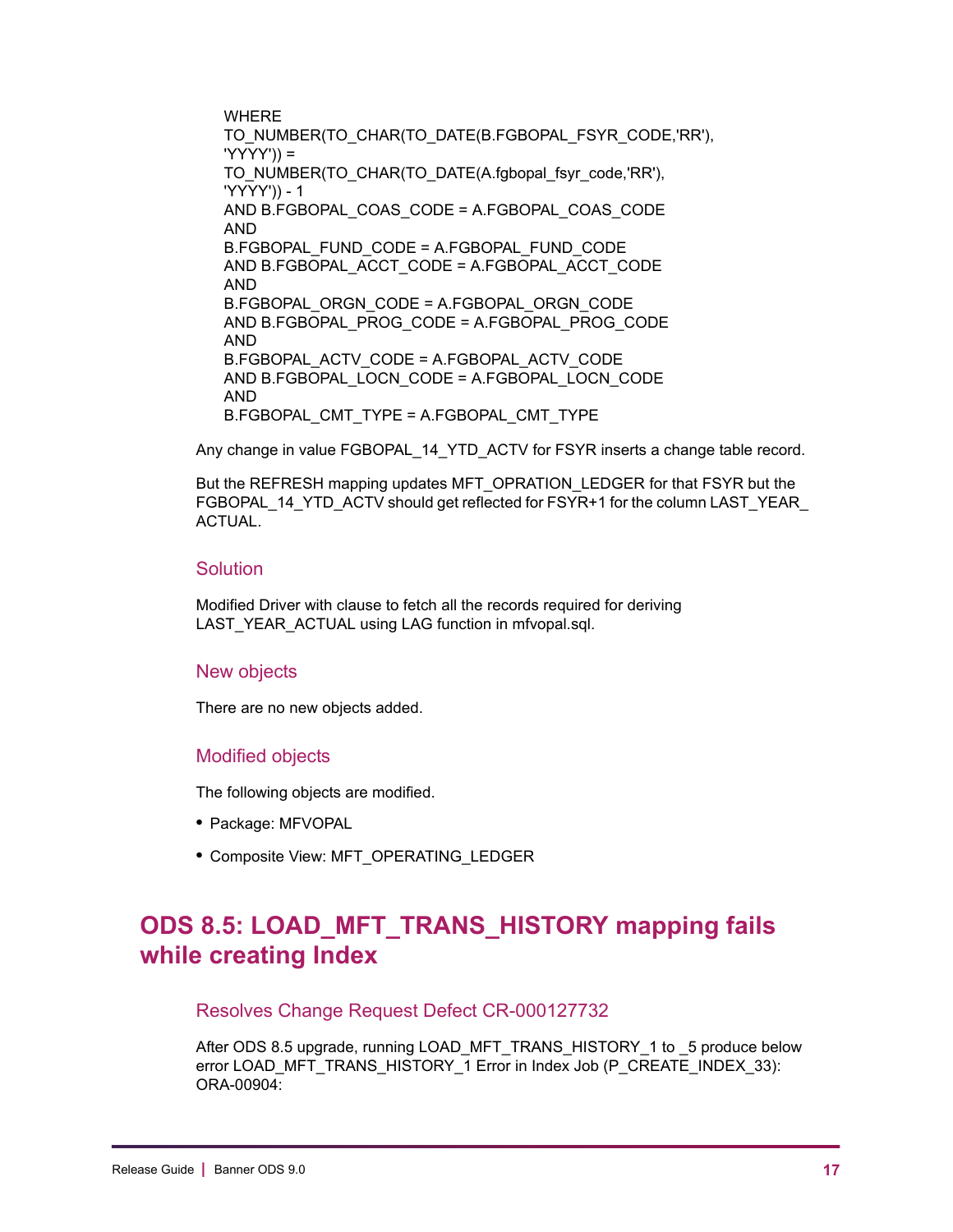"ACTUAL\_FUND\_TYPE\_LEVEL\_2": invalid identifier (Next error).

The index MFT\_TRANS\_HISTORY\_INDEX\_05 to MFT\_TRANS\_HISTORY\_INDEX\_08 were modified in ODS 8.4.1 but corresponding data was not corrected in MGBINDX.

This didn't cause any error for LOAD in ODS 8.4.1In ODS 8.5 new procedure P\_CREATE\_INDEX was introduced which rebuild index looking at MGBINDX. Now that MGBINDX entry for MFT\_TRANS\_HISTORY\_INDEX\_05 to MFT\_TRANS\_HISTORY\_ INDEX\_08 is not correct and Specifically MFT\_TRANS\_HISTORY\_INDEX\_05 which uses ACTUAL\_FUND\_TYPE\_LEVEL\_2 which is not in table causing the error.

#### Solution

Indexes from MFT\_TRANS\_HISTORY\_INDEX\_05 to MFT\_TRANS\_HISTORY\_INDEX 09 is corrected with index column position and dropped columns in MGBINDX that is used rebuild indexes in MFT\_TRANS\_HISTORY.

#### New objects

There are no new objects added.

#### Modified objects

Composite table: MFT\_TRANS\_HISTORY.

### <span id="page-17-0"></span>**Financial Aid**

The following sections describe the Change request defects and enhancements related to Financial Aid.

### <span id="page-17-1"></span>**ODS 8.5: Performance issue with LOAD\_MRT\_AWARD\_ BY\_PERSON/UPDATE\_MRT\_AWARD\_BY\_PERSON**

Resolves Change Request Defect CR-000129750.

After installing or upgrading ODS 8.5, LOAD\_MRT\_AWARD\_BY\_PERSON/ UPDATE\_MRT\_AWARD\_BY\_PERSON show performance issue.

The view AR\_AWARD\_BY\_PERSON was modified to add new columns Converting an inline select to be part of main join shows performance improvement.

### **Solution**

In AR\_AWARD\_BY\_PERSON removed the inline select from STVMAJR and instead added it to the FROM and WHERE clause.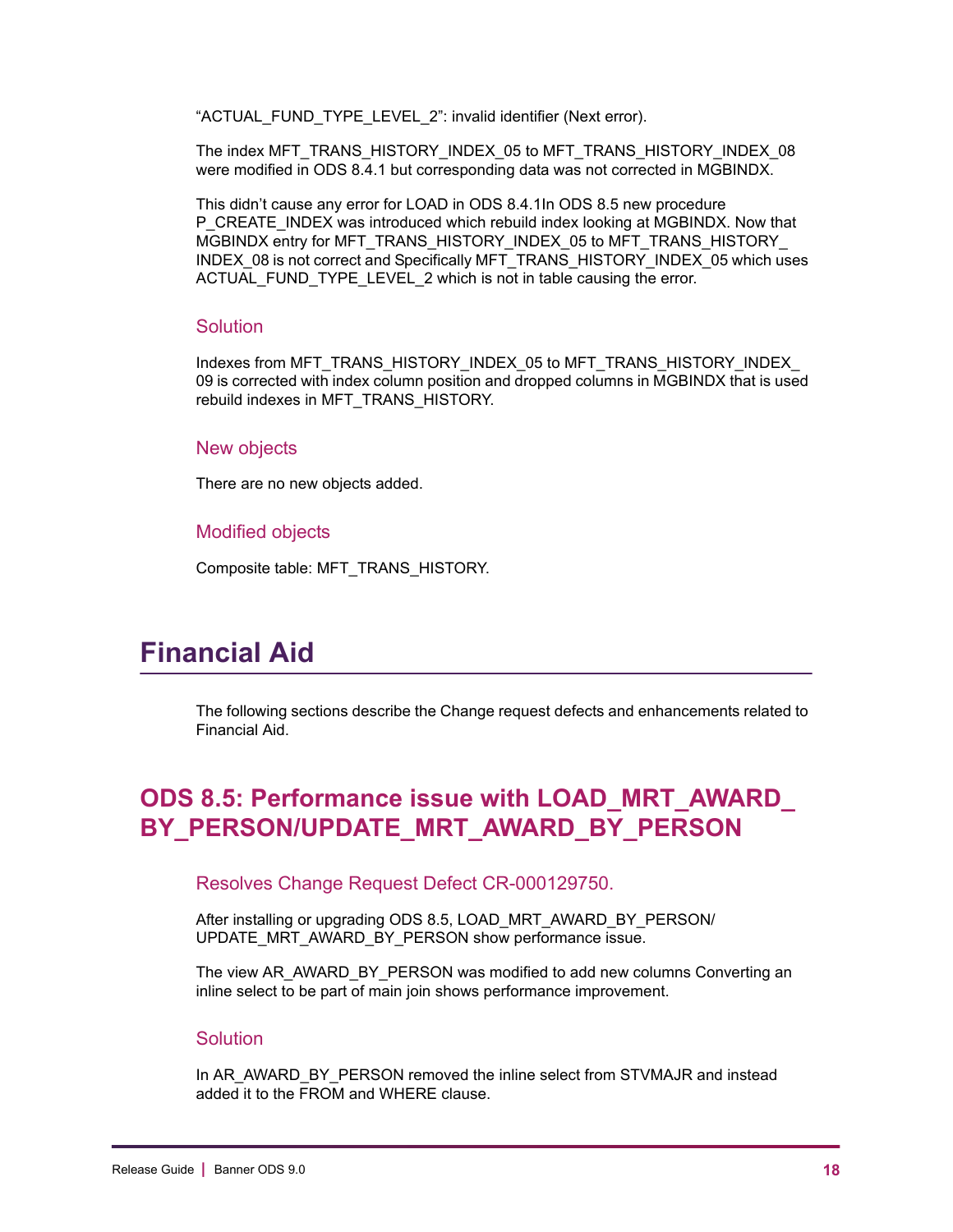### New objects

No new objects are added.

Modified objects

Composite view: AR\_AWARD\_BY\_PERSON.

### <span id="page-18-0"></span>**Corrected Financial Aid 8.22.1 Loan Rewrite Impact to the ODS**

### Resolves Change Request Defect CR-000122855

The Financial Aid 8.22.1 Loan Rewrite for Direct Loans impacts the ODS LOAN\_DISBURSEMENT and LOAN\_APPLICATION reporting views. In order to maintain reporting functionality, the ODS needs to resource and create new reporting views for Direct Loans.

### Solution

With Financial Aid 8.22.1, new tables have been introduced for Direct Loans. The impact is mainly around the following objects:

- **1.** LOAN\_APPLICATION: Data has been added using new tables RLRPLUS, RLRDBOR, RERCODA, RLRCBID, RERCODS, RLRDMPN, RERCSID, RLRDLOR as a separate data set. LOAN\_SOURCE and LOAN\_SOURCE\_DESC has been added from FINAID\_FUND. The primary key on MRT\_LOAN\_APPLICATION was also changed to add AID\_YEAR in order to manage occurrences where the loan numbers are not sequential between its two source tables RPRLAPP AND RLRDLOR.
- **2.** LOAN DISBURSMENT: Data has been added using new tables RLRDLDD, RLRDLPS as a separate data set. LOAN\_SOURCE and LOAN\_SOURCE\_DESC has been added from FINAID FUND. In order to display loan application data on the disbursement, an additional join was added on aid year between the MRT\_LOAN\_AP-PLICATION and MRT\_LOAN\_DISBURSEMENT tables. This is to manage the instance when the loan numbers are not sequential between the two tables, rirlapp and rlrdlor. CALC\_EXPECTED\_DISBURSEMENT\_AMT will be populated with the new column RLRDLDD\_NET\_AMOUNT for aid years '1516' and beyond. CALC\_EXPECT-ED\_DISBURSEMENT\_AMT will still use the function ROKODSF.F\_GET\_CALC\_DIS-BURSE\_AMT for aid years less than '1516'.
- **3.** FINAID\_FUND: Two new columns have been added to identify LOAN\_SOURCE and LOAN\_SOURCE\_DESC. Moreover LOAN\_FEE\_PERCENT, REBATE\_FEE\_PER-CENT columns will no longer be used for aid years '1516' and beyond.
- **4.** RNKNEED package: Functions F\_CALC\_BUDGET\_AMT, F\_GET\_NEED\_DATA, F\_CALC\_OFFER\_AMT have been synced with 8.18.1 changes from Finaid's RNK-NEED.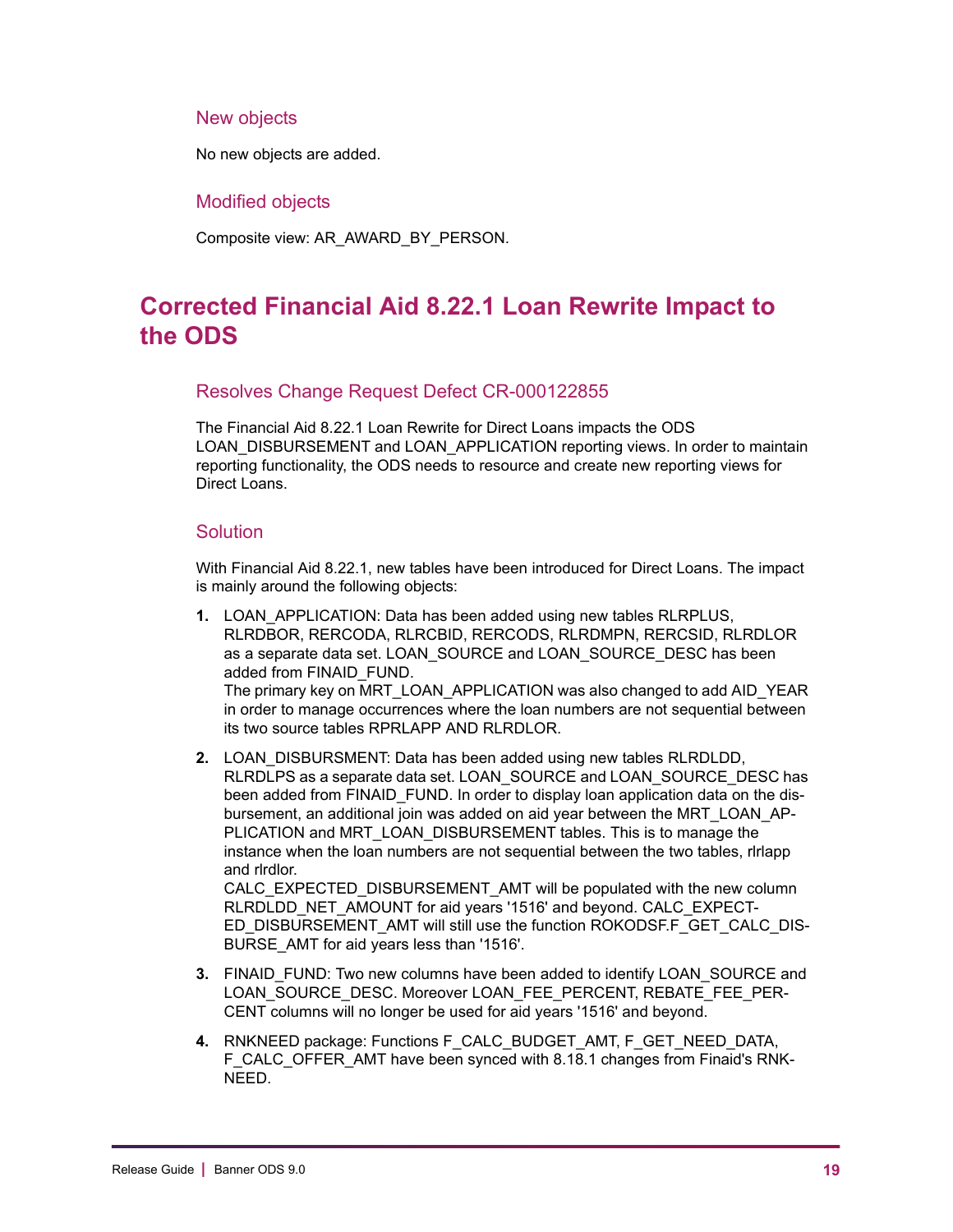**5.** FUNCTION: ROKODSF.F\_UNSATISFIED\_PROM\_NOTE was modified to determine if an unsatisfied promissory note still exists from RFRPROM only for aid years < '1516'. For aid years '1516' and beyond, the table RLRDMPR is tested for the existence of unsatisfied promissory notes.

### New objects

No new objects are added.

### Modified objects

Tables:

RLRPLUS, RLRDBOR, RERCODA, RLRCBID, RERCODS, RLRDMPN, RERCSID, RLRDLOR, RLRDLDD, RLRDLPS

Packages:

- F\_CALC\_BUDGET\_AMT, F\_GET\_NEED\_DATA
- F\_CALC\_OFFER\_AMT
- ROKODSF.F\_UNSATISFIED\_PROM\_NOTE

Composite tables:

- MRT\_LOAN\_APPLICATION
- MRT\_LOAN\_DISBURSEMENT

Reporting views:

- ODS LOAN\_DISBURSEMENT
- LOAN APPLICATION

### <span id="page-19-0"></span>**Fixed Financial Aid 8.23 final direct loan mapping changes need same changes applied to the ODS**

Resolves Resolution Change Request Defect CR-000125952.

Financial Aid 8.23 release adds more new direct loan tables to complete the loan rewrite begun in 8.22.1. These new tables need to be remapped into LOAN\_APPLICATION and LOAN\_DISBURSEMENT to complete comprehensive reporting on both.

### **Solution**

With Financial Aid 8.23, new tables have been introduced for Direct Loans. Following reporting views are modified to use new source tables.

LOAN\_APPLICATION: New tables has RERCDED, RLRDLBN, RLRPAPP, ROBBBAY

LOAN\_DISBURSMENT: New Tables RERCDED, RLRDLDB, RLRDDAS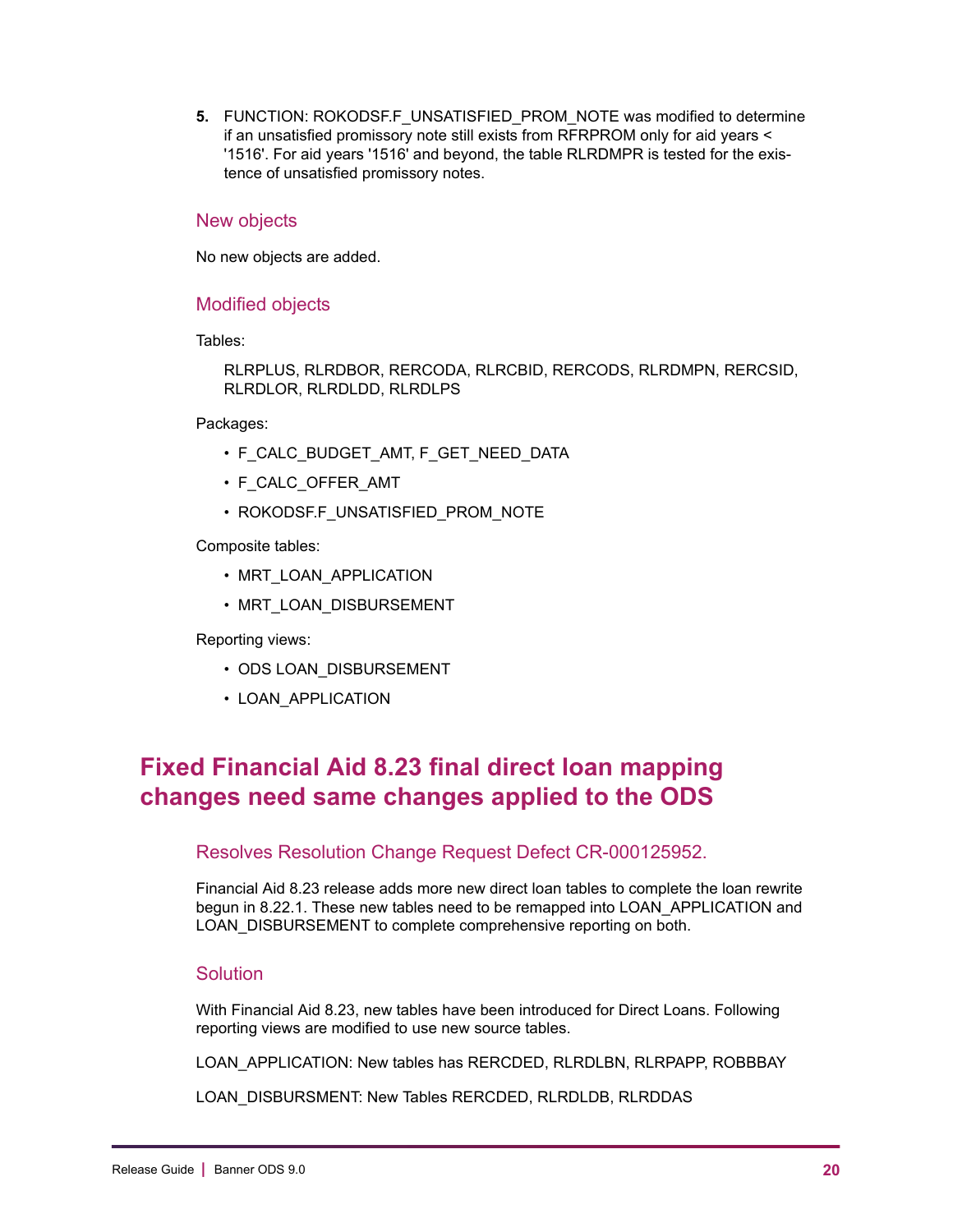AWARD\_BY\_PERSON: uses RPRAPTRM and new tables ROBBBAY, RTVBBTP

Updated the primary key on MRT\_LOAN\_APPLICATION with the newly added columns.

#### New objects

No new objects are added.

#### Modified objects

**Tables** 

• RERCDED, RLRDLBN, RLRPAPP, ROBBBAY, RERCDED, RLRDLDB, RLRDDAS, RPRAPTRM, ROBBBAY, RTVBBTP

Composite table

• MRT\_LOAN\_APPLICATION.

Reporting views:

- LOAN\_APPLICATION
- LOAN\_DISBURSMENT
- AWARD\_BY\_PERSON

### <span id="page-20-0"></span>**Human Resources**

The following sections describe the Change request defects and enhancements related to Human Resources (HR).

### <span id="page-20-1"></span>**Resolved Error in job LOAD\_MPT\_LEAVE\_ACCRUAL**

### Resolves Enhancement CR-000132553

For job LOAD\_MPT\_LEAVE\_ACCRUAL, it took (1m 22S) to complete the job in ODS 8.3 but it took (73h 16m 27s) to complete in ODS 8.5. The number of rows increased from 419850 to 1260303045.

### Solution

Updated the join between PHRJACR and PHRJOBS to include PIDM, YEAR, PICT\_CODE, PAYNO and SUFF columns along with the existing join on POSN.

### New objects

No new objects are added.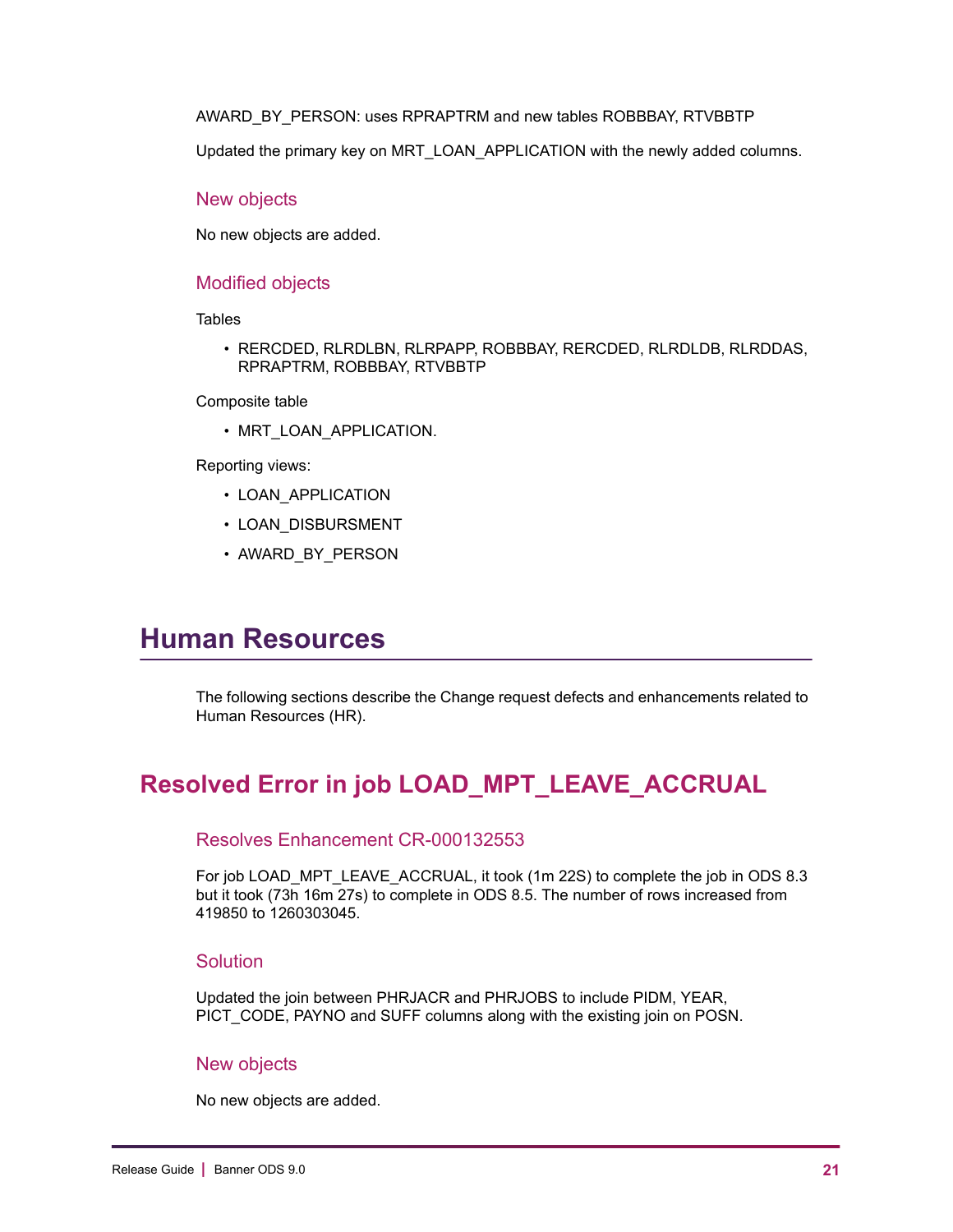### Modified objects

Composite view: AP\_LEAVE\_ACCRUAL

### <span id="page-21-0"></span>**Student**

The following sections describe the Change request defects and enhancements related to Student.

### <span id="page-21-1"></span>**Fixed the Address Refresh Not Including Changed SATURN table data when using MViews**

#### Resolves Change Request Defect CR-000104564

During the nightly REFRESH\_ALL\_ODS\_EDW\_EM job execution, the REFRESH\_ GENERAL is run before the REFRESH\_STUDENT. This presents a problem when using MViews.

MView group ODS\_REFGROUP\_GENERAL is refreshed as part of the REFRESH GENERAL, followed by DELETE\_MST\_ADDRESS and UPDATE\_MST\_ADDRESS.

Then REFRESH\_STUDENT runs, which refreshes MView group ODS\_REFGROUP\_ STUDENT. Changes made to SPRADDR to not be refreshed until ODS\_REFGROUP\_ STUDENT, but the data is needed for the refresh of MST\_ADDRESS, which is done previously in the REFRESH\_GENERAL. This means those updates do not get applied until the next day. SPRPCHG table contains many rows after the REFRESH\_ALL\_ODS\_ EDW\_EM job has completed.

This is also an issue for Hold, Institution, Medical Information, Organization Entity, Person, Telephone, Visa, Race, Inst Characteristic, and Inst Demographic

### **Solution**

Run the STUDENT Mview refresh before REFRESH\_ALL / REFRESH\_GENERAL

#### or

Run the STUDENT Mview refresh before LOAD\_ALL / LOAD\_GENERAL.

#### New objects

No new objects are added.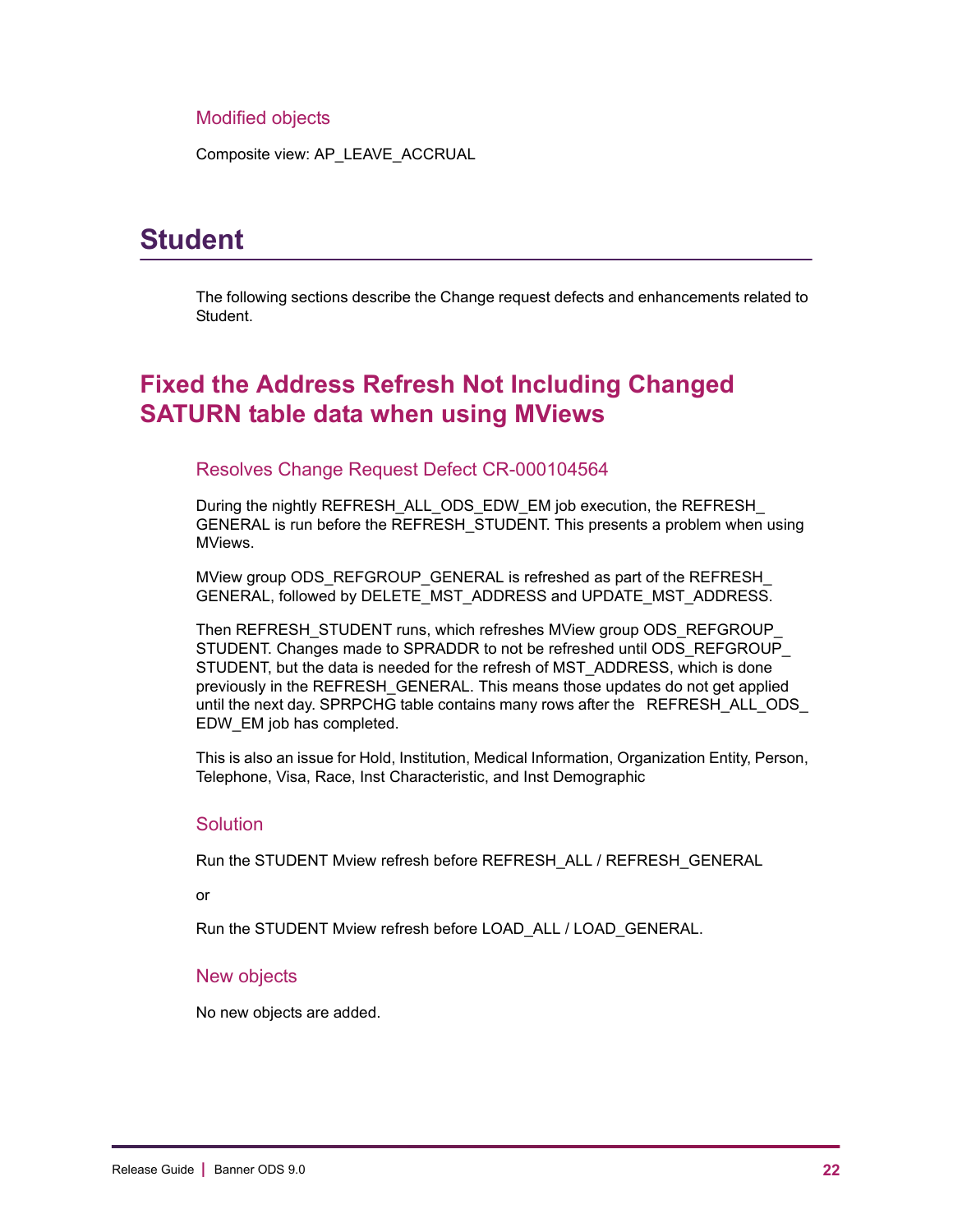### <span id="page-22-0"></span>**Resolved the ODS impact due to banner Student 8.10 enhancements of Test Score variable length**

### Resolves Change Request Defect CR-000140463

Banner Student 8.10 release enhancements of Test Score variable length impacts on ODS. Mappings that uses Test\_Score as a column will fail if the data in the banner source is greater than 5 character (the banner student can accommodate up to 15 chars now as compared to 5 earlier). The following ODS Composite tables MST\_COURSE\_PREREQ, MST\_TEST, MST\_OFFERING\_PREREQ and the associated reporting views COURSE PREREQ, TEST, OFFERING\_PREREQ.

Need to make changes in the impacted OWB scripts and mappings.

### **Solution**

Altered the tables, MST\_COURSE\_PREREQ, MST\_TEST and MST\_OFFERING\_ PREREQ to modify the column length from VARCHAR2(5) to VARCHAR2(63).

### New objects

No new objects are added.

### Modified objects

Composite Tables:

- **•** MST\_COURSE\_PREREQ, MST\_TEST
- **•** MST\_OFFERING\_PREREQ

### <span id="page-22-1"></span>**Changes to reflect new values delivered for the Veteran Classification delivered with the Banner Student 8.7**

### Resolves Change Request Defect CR-000124495

Changes are required for ODS to reflect new values that are delivered for the Veteran Classification were delivered with the Banner Student 8.7:

Veteran Category field has been renamed Veteran Classification.

New values are delivered for the Veteran Classification field.

- **•** Not a Veteran
- **•** Protected veteran (choosing not to self-identify the classification)
- **•** Not a Protected Veteran
- **•** Active Wartime or Campaign Badge Veteran Active Duty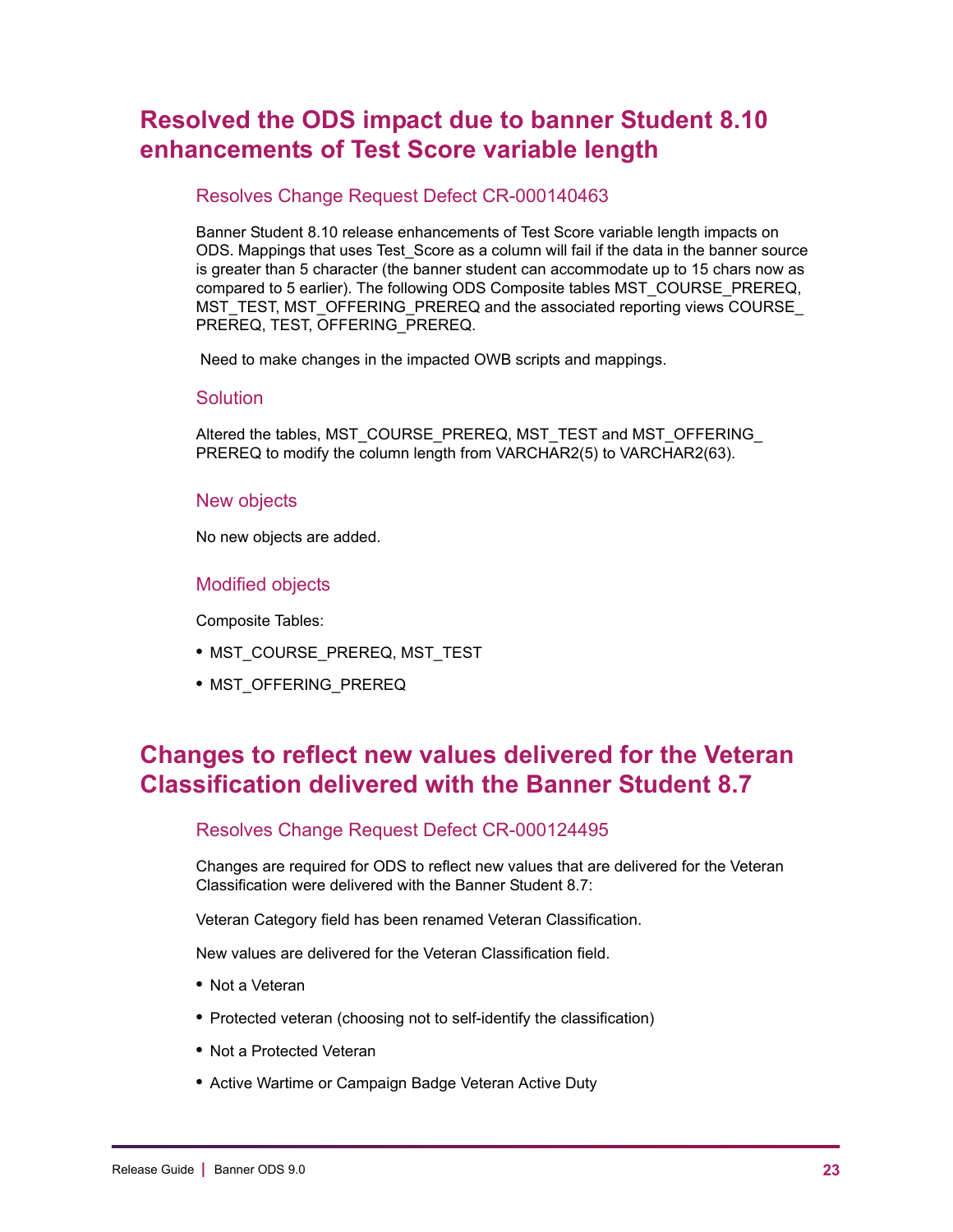Separation Date field has been renamed Date of Discharge.

Special Disabled Veteran field has been renamed Disabled Veteran

#### **Solution**

Modified VETERAN\_CATEGORY\_DESC in AS\_PERSON view.

Changed to: SUBSTR ( DECODE ( SPBPERS\_VERA\_IND, NULL, NULL, 'O', G\$\_NLS.GET ('SPVPER0-0001', 'SQL', 'Other Protected Veteran Only'), 'V', G\$\_NLS.GET ('SPVPER0-0002', 'SQL', 'Vietnam Veteran Only'), 'B', G\$\_NLS.GET ('SPVPER0-0003', 'SQL', 'Both - Vietnam and Other Eligible Veteran')), 1, 255) VETERAN\_CATEGORY\_DESC Also, MST\_PERSON.VETERAN\_CATEGORY\_DESC was altered from VARCHAR2(63) to VARCHAR2(255)

#### New objects

No new objects are added.

#### Modified objects

- Composite table: MST\_PERSON
- Composite View: AS\_PERSON

### <span id="page-23-0"></span>**Degree Works**

The following section describe the Change request defects and enhancements related to Degree Works Interface.

### <span id="page-23-1"></span>**Fixed UPDATE\_MDT\_AUDIT\_STUDENT\_BLOCK fails with error ORA-01722: invalid number**

Resolves Change Request Defect CR-000126618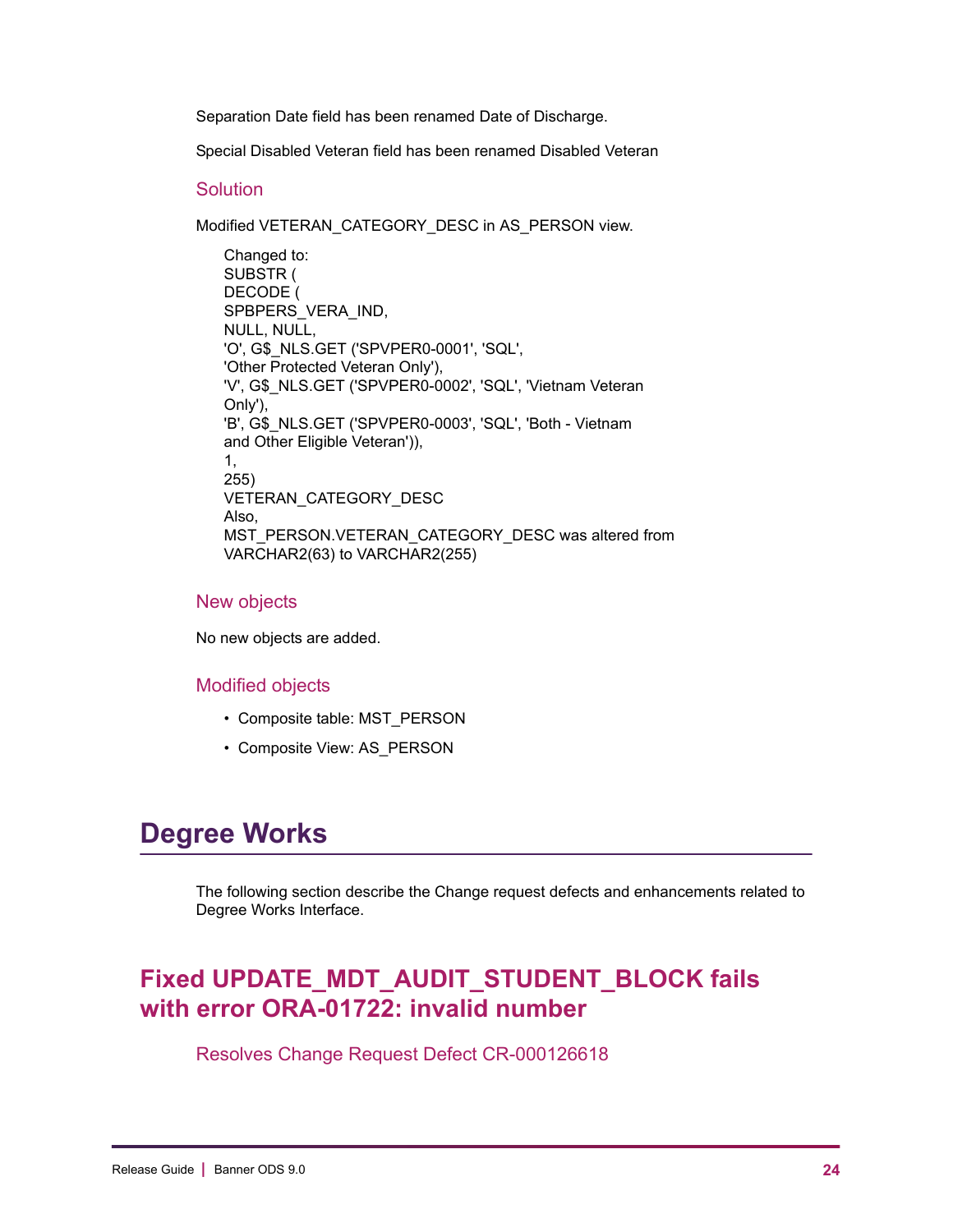In ODS 8.5, the UPDATE\_MDT\_AUDIT\_STUDENT\_BLOCK fails with ORA-01722: invalid number. The mapping takes value from MDVSTBK view and a select on this view fails with same error.

The failure is on the Driver portion of view **WITH** DRIVER AS (SELECT R.\*, TO\_NUMBER(RTRIM(RAD\_USER\_DEF1)) RAD\_USER\_DEF1, DASBCHG\_TABLE\_NAME, DASBCHG\_RECORD\_ACTION, DASBCHG\_PROCESS\_ID, DASBCHG\_ACTIVITY\_DATE FROM DAP\_RESULT\_DTL R, RAD\_PRIMARY\_MST P, DASBCHG C WHERE R.DAP\_RESULT\_TYPE IN ('BLOCKGPA', 'FALLCRCL', 'OTLCRCL', 'INSUFFCRCL') AND R.DAP\_STU\_ID = RAD\_ID AND RAD\_USER\_DEF1 = DASBCHG\_PIDM AND RTRIM(R.DAP\_AUDIT\_TYPE) = DASBCHG\_AUDIT\_TYPE AND RTRIM(R.DAP\_ACTIVE\_TERM) = DASBCHG\_TERM AND RTRIM(R.DAP\_SCHOOL) = DASBCHG\_SCHOOL AND RTRIM(R.DAP\_DEGREE) = DASBCHG\_DEGREE AND R.DAP\_BLOCK\_SEQ\_NUM = DASBCHG\_SEQ\_NUM AND DASBCHG\_TABLE\_NAME = 'MDT\_AUDIT\_STUDENT\_BLOCK' AND DASBCHG\_PROCESS\_ID = 'MDT\_AUDIT\_STUDENT\_BLOCK')

The error occur when RAD\_USER\_DEF1 column of RAD\_PRIMARY\_MST has space (and not NULL) causing the "RAD\_USER\_DEF1 = DASBCHG\_PIDM" fails. RTRIM function on RAD\_USER\_DEF1 in WHERE clause " AND RAD\_USER\_DEF1 = DASBCHG\_PIDM".

### Solution

Modified DRIVER WITH clause Sql to include RTRIM on RAD\_USER\_DEF1

RTRIM(RAD\_USER\_DEF1) = RTRIM (DASBCHG\_PIDM) in mdvstbk.sql

#### New objects

No new objects are added.

#### Modified objects

Package: MDVSTBK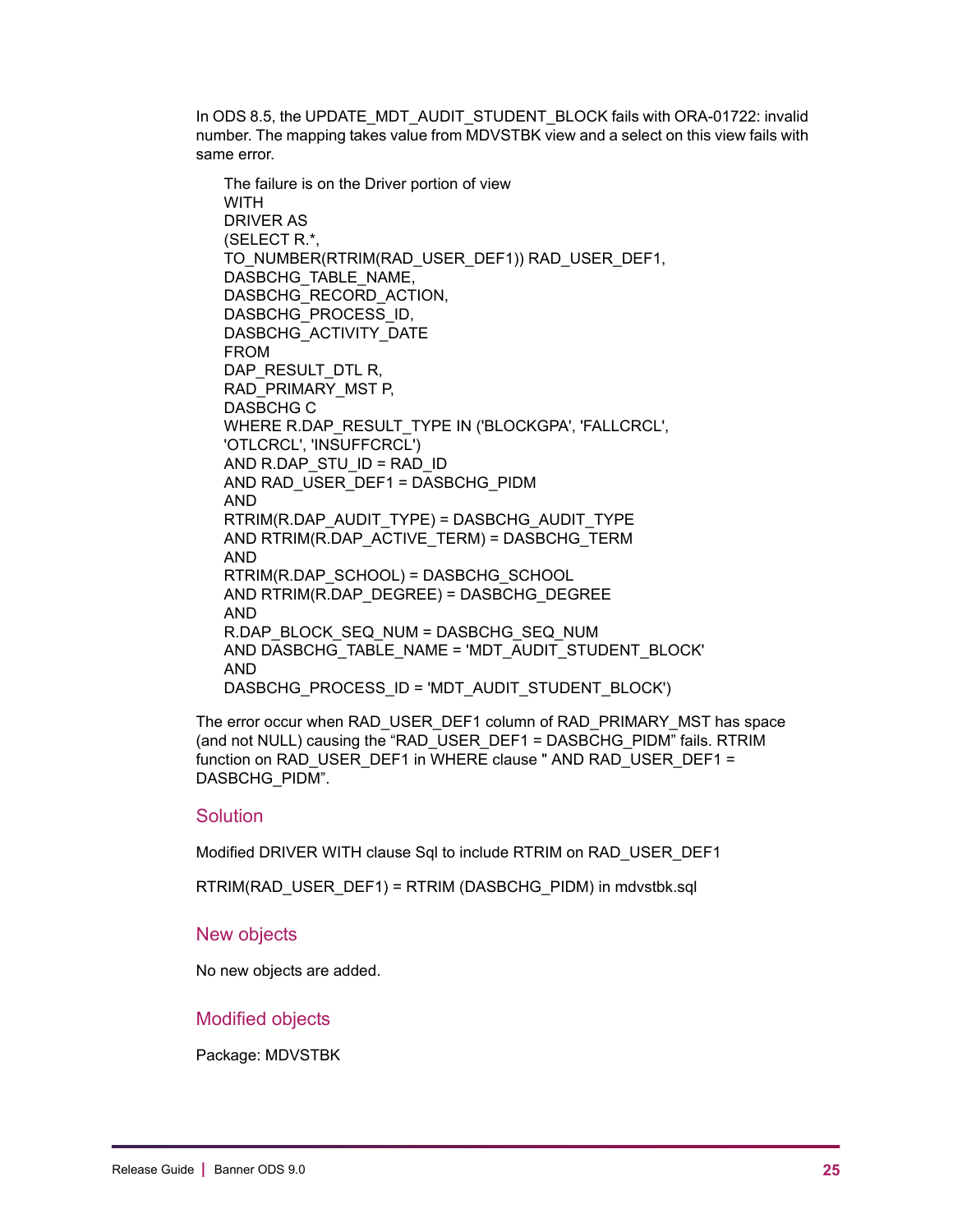### <span id="page-25-0"></span>**Resolved Degree works errors due to having different schema names between Source and Target**

### Resolves Change Request Defect CR-000128163

Degree Works errors during the run of step 22.2 "sqlplus/nolog @degreeworks\_etl\_upgrade.sql" due to having different Degree Works schema names between Source (named dgworks) and Target database (named dwschema).

Do the schema names have to be the same in order to add Degree Works module to OWB?

### **Solution**

Modified scripts to use parameterized Degree Works source schema name through SQL\*PLUS variable as specified in login.sql

#### New objects

No new objects are added.

### <span id="page-25-1"></span>**Fixed two MINGPA requirements scribed within a Block causes a unique constraint issue loading mdt\_audiit\_student\_block**

### Resolves Change Request Defect CR-000125737

AUDIT\_STUDENT\_BLOCK has a column to identity the minimum GPA required for the block requirements. It was found that multiple MINGPA block requirements can be scribed within the block. The design only considered the possibility of loading one MINGPA. Consequently, if clients scribe two or more MINGPA's for the block a unique constraint is violated when loading mdt audit student block. Solution is to change the code to extract the first MINGPA identified within the block in dap\_results\_dtl since there is no way to distinguish which MINGPA to extract.

### **Solution**

Made changes to the logic populating minimum\_gpa. Now it extracts the first row based upon the minimum value of dap\_result\_seq\_num. Modified views are AD\_AUDIT STUDENT\_BLOCK and MDVSTBK.

#### New objects

No new objects are added.

### Modified objects

Composite Views: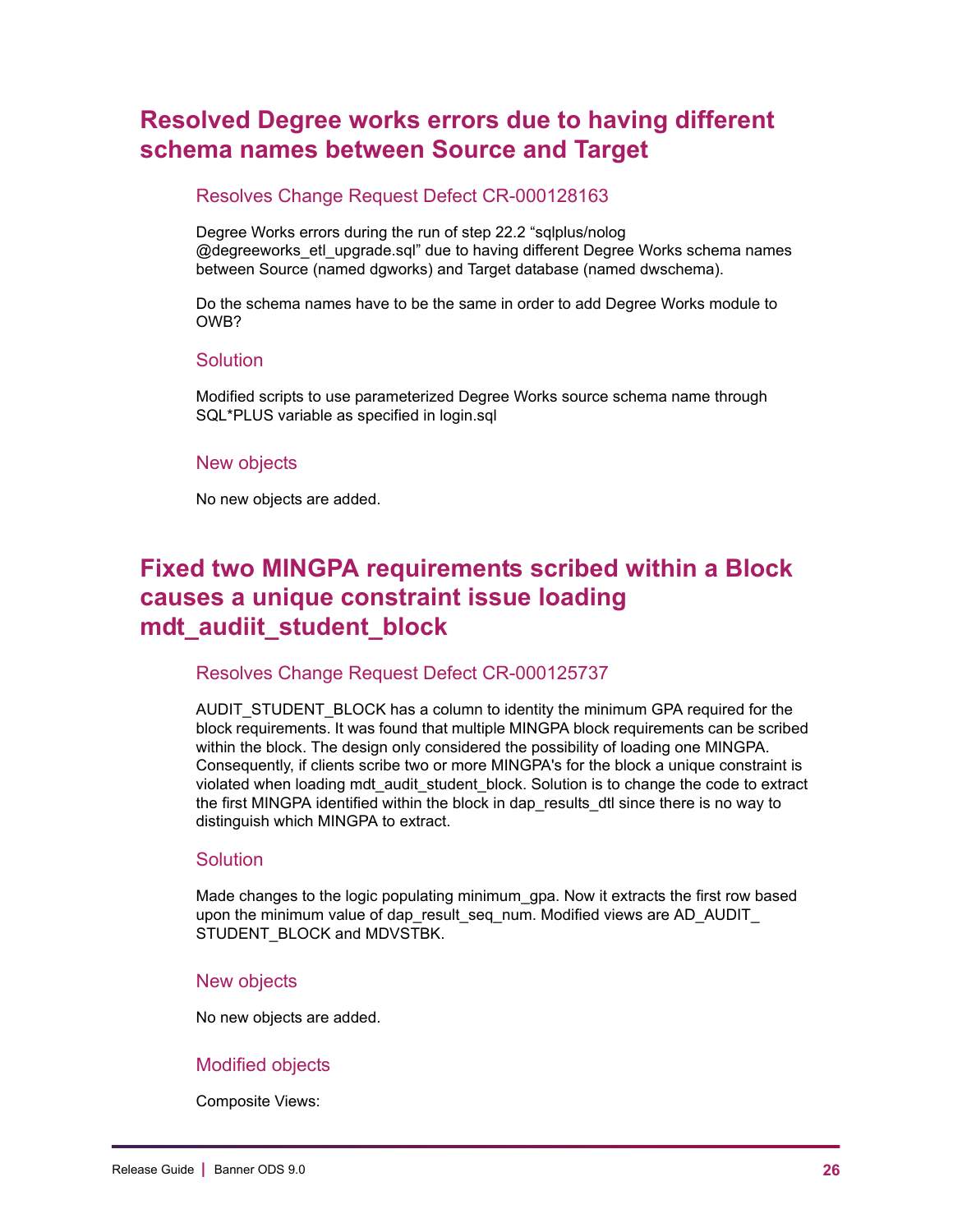- **•** AD\_AUDIT\_STUDENT\_BLOCK
- **•** MDVSTBK

### <span id="page-26-0"></span>**Fixed error LOAD\_Degreeworks returns ORA-00001 on ODSMGR. MDT\_REGISTRATION\_PLAN\_PK when Degreeworks 'Plan' option used**

Resolves Change Request Defect CR-000138750

LOAD Degreeworks returns ORA-00001 on ODSMGR. MDT\_REGISTRATION\_PLAN\_PK when Degreeworks 'Plan' option used.

Unique constraint violated, ORA-00001 on ODSMGR. MDT\_REGISTRATION\_PLAN\_PK can be returned if running the LOAD\_ DEGREEWORKS step in the ODS 8.5 Install or Upgrade when using the DegreeWorks' new "Plan" instead of the old "Planner" option. This primary key constraint, as delivered, requires a unique combination of the following fields: PERSON\_UID, ACADEMIC\_PERIOD, PLAN\_KEY and PLAN\_SEQUENCE\_NUMBER. There is a part of the "plan" page where you can add a "Choice" record. It is there that the DegreeWorks system creates a new TERM\_ID for the same term description requiring the academic\_period\_id to be added to the MDT\_REGISTRATION\_PLAN\_PK.

None of the 4 possible solutions in article 000035449 LOAD\_DEGREEWORKS or LOAD\_MDT\_AUDIT\_STUDENT\_BLOCK returns unique constraint errors will fix the issue.

### **Solution**

Modified MDT\_REGISTRATION\_PLAN\_PK to Include ACADEMIC\_PERIOD\_KEY as Primary key.

### New objects

No new objects are added.

#### Modified objects

Composite table: MDT\_REGISTRATION\_PLAN

## <span id="page-26-1"></span>**IBM Cognos Reports**

The following section describe the Change request defects and enhancements related to Cognos.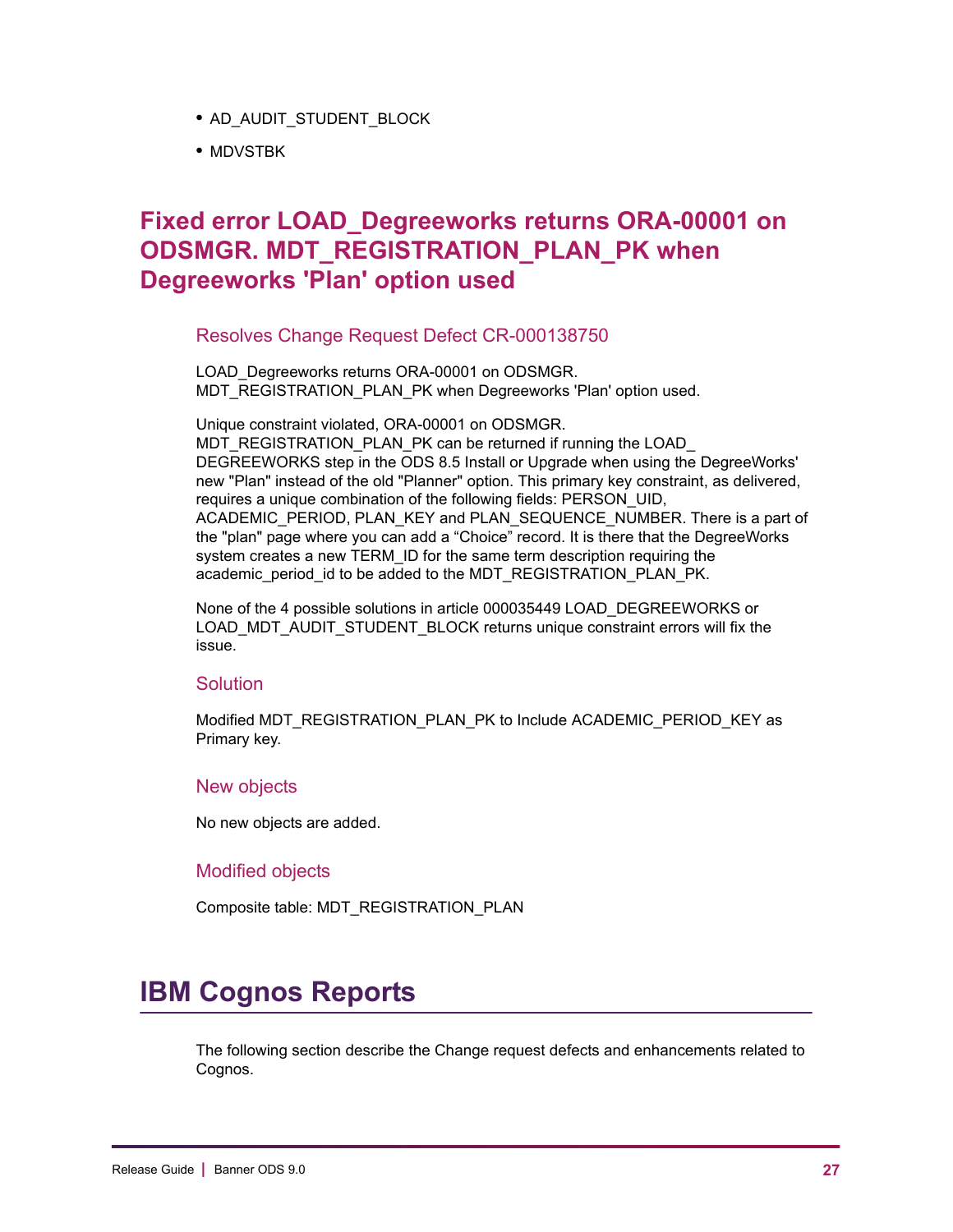## <span id="page-27-0"></span>**Reporting Tool - Resolved Cognos aggregation issue in schedule\_offering**

### Resolves Change Request Defect CR-000131860

Cognos aggregation issue in ODS 8.5 The schedule\_offering aggregation is not correct when joining in the meeting time view to schedule offering in the schedule offering package. This occurs when meeting\_time has more than one related record to the schedule\_offering view.

Procedure to recreate:

- **1.** Create a course in the class schedule that has multiple meeting time records
- **2.** Run a simple report that utilizes just fields from the schedule\_offering view and notice the credit hours as an example
- **3.** Add a field from the meeting time view and notice the aggregation now becomes incorrect

Ct. fixed the aggregation issues between schedule\_offering and meeting\_time in the schedule offering package by doing the following:

- **1.** Change the relationship to the actual relationship of 0:N between schedule offering and meeting time.
- **2.** Add a unique key determinant to schedule\_offering view.

### <span id="page-27-1"></span>**Fixed Purchasing Payable Package - PO Commodity Level Accounting Record Filter Issue**

### Resolves Change Request Defect CR-000135746

The PO Commodity Level Accounting Record filter delivered with the purchasing payable package has incorrect constraints. The result is data gets dropped from the result set.

### Solution

**1.** Remove below filters from Purchasing Payable package:

Filter 1: Invoice Commodity Level Accounting Record under Invoice Accounting Filters.

Filter 2: PO Commodity Level Accounting Record under Purchase Order Accounting Filters.

**2.** Remove below filter from Invoice Payable package:

Filter: Commodity Level Accounting Record under Invoice Filters.

### New objects

No new objects are added.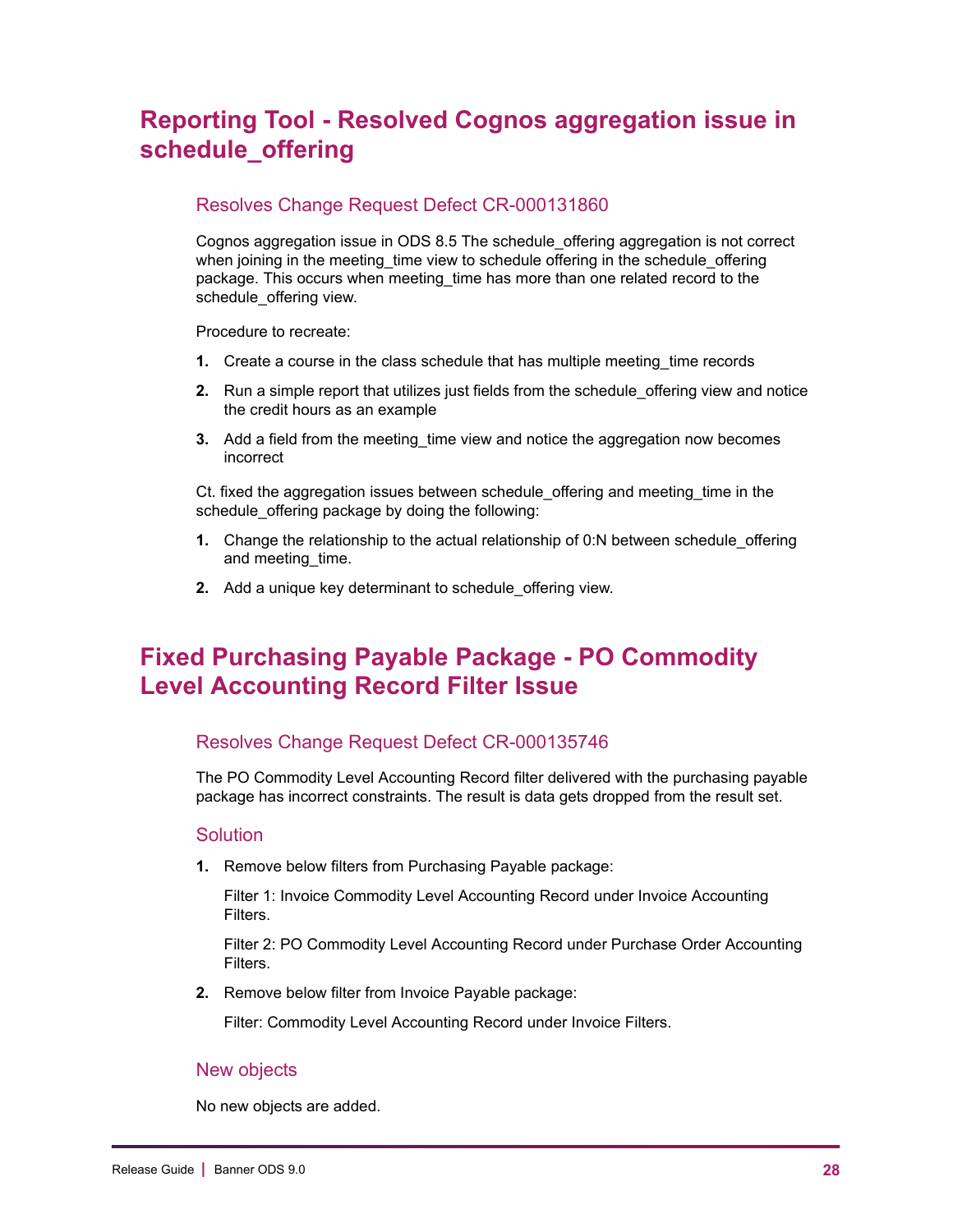### Modified objects

Filters in Purchasing Payable package

- **•** Invoice Commodity Level Accounting Record
- **•** PO Commodity Level Accounting Record

Filter in Invoice Payable package

**•** Commodity Level Accounting Record

### <span id="page-28-0"></span>**Fixed Admission Application Model Showing Duplicate Relationships**

### Resolves Change Request Defect CR-000138515

The Admission Application Model has several "copies" of the same relationships showing when working through Framework Manager. This is resulting in the "Context Explorer" view NOT being usable.

#### **Solution**

Removed the redundant relationships in ODS folder with in the ODS FM model (bv).

#### New objects

**•** No new objects are added.

### <span id="page-28-1"></span>**Missing columns in Financial Aid Award and Disbursement and Financial Aid Application namespace**

### Resolves Change Request Defect CR-000136791

The delivered Cognos ODS 8.5 Financial Aid Framework Manager model are inconsistent with the details referenced in the release guide. Specifically, the following needs to bring it into conformity with the release guide.

- **1.** Need to add the below columns to the Loan Aggregates query subject under Financial Aid Award and Disbursement namespace.
	- a. PELL\_LIFETIME\_ELIGIBILITY\_USED
	- b. PELL\_LIFETIME\_LIMIT
	- c. PELL\_LIFETIME\_LIMIT\_DESC
	- d. ENROLLMENT\_PATTERN
	- e. ENROLLMENT\_PATTERN\_DESC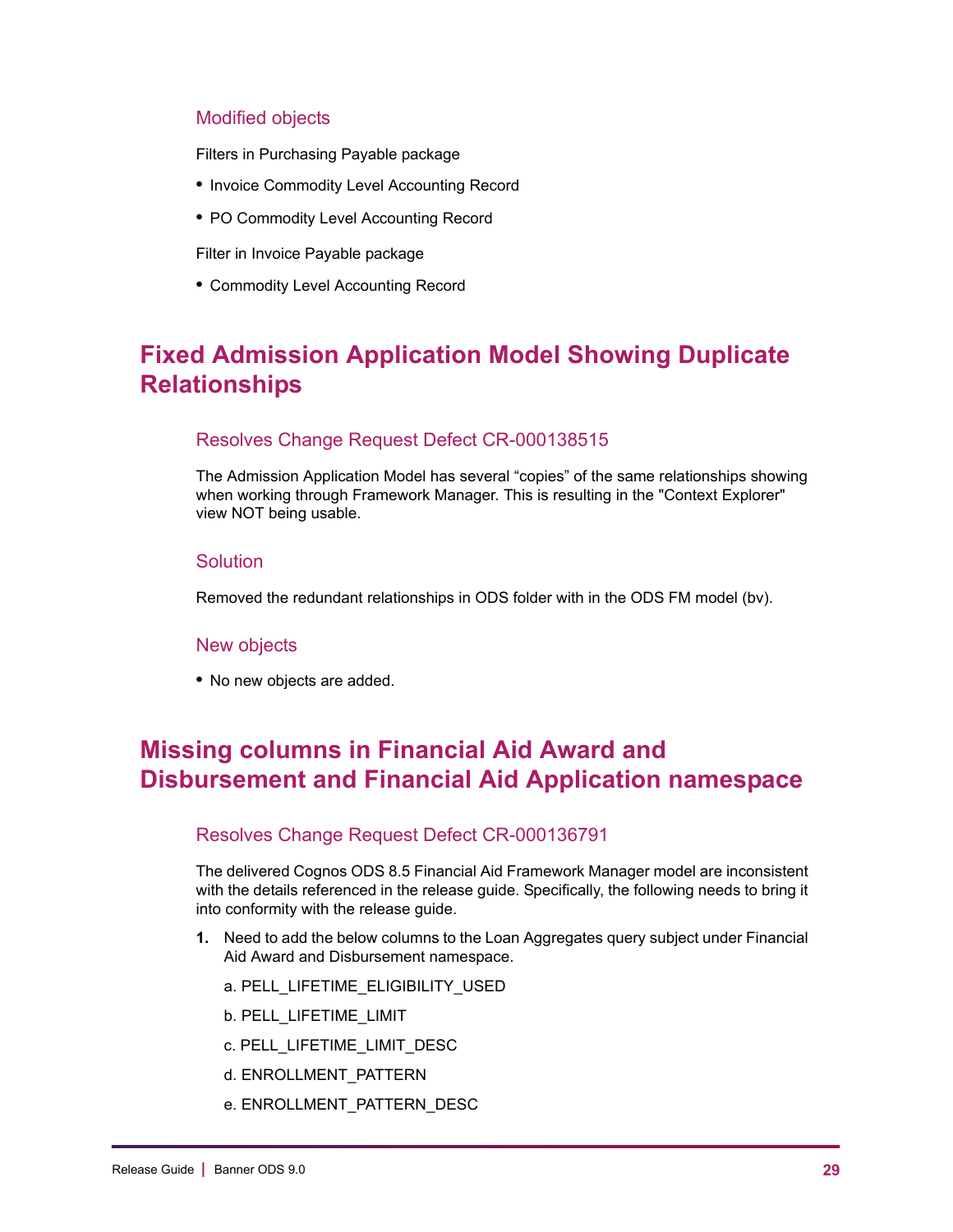- f. SUBSIDIZED\_150\_USAGE\_LIMIT\_IND
- g. SUBSIDIZED\_LOAN\_YEARS\_USE
- h. EXCEED\_SUBSIDIZED\_LIMIT
- i. EXCEED\_SUBSIDIZED\_LIMIT\_DESC
- j. EXCEED\_COMBINED\_LIMIT
- k. EXCEED\_COMBINED\_LIMIT\_DESC
- l. EXCEED\_GRAD\_SUBSIDIZED\_LIMIT
- m. EXCEED\_GRAD\_SUB\_LIMIT\_DESC
- n. EXCEED\_GRAD\_COMB\_LIMIT
- o. EXCEED\_GRAD\_COMB\_LIMIT\_DESC
- **2.** Need to delete the unwanted columns(EXPECTED\_ENROLL\_STATUS1 and EXPECTED\_ENROLL\_STATUS\_DESC1) from Finaid Applicant Status query subject under the following namespaces
	- a. Admission Application
	- b. Financial Aid Application
	- c. Financial Aid Award and Disbursement
	- d. Human Resource Application
	- e. Loan Disbursement
	- f. Person Role.

### **Solution**

- **1.** Add new columns as below to the Loan Aggregates query subject under Financial Aid Award and Disbursement package.
	- a) PELL\_LIFETIME\_ELIGIBILITY\_USED
	- b) PELL\_LIFETIME\_LIMIT
	- c) PELL\_LIFETIME\_LIMIT\_DESC
	- d) ENROLLMENT\_PATTERN
	- e) ENROLLMENT\_PATTERN\_DESC
	- f) SUBSIDIZED\_150\_USAGE\_LIMIT\_IND
	- g) SUBSIDIZED\_LOAN\_YEARS\_USE
	- h) EXCEED\_SUBSIDIZED\_LIMIT
	- i) EXCEED\_SUBSIDIZED\_LIMIT\_DESC
	- j) EXCEED\_COMBINED\_LIMIT
	- k) EXCEED\_COMBINED\_LIMIT\_DESC
	- l) EXCEED\_GRAD\_SUBSIDIZED\_LIMIT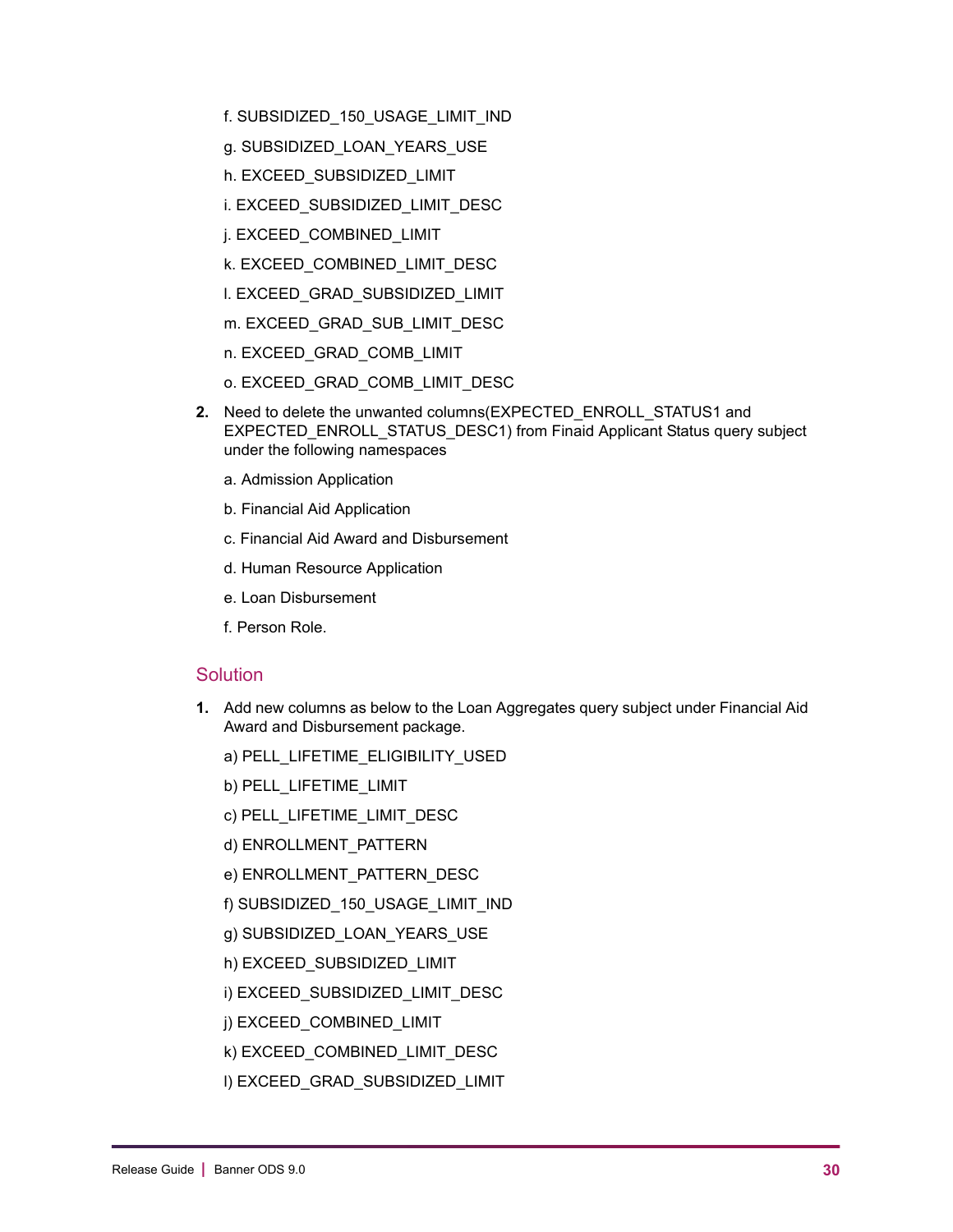#### m) EXCEED\_GRAD\_SUB\_LIMIT\_DESC

- n) EXCEED\_GRAD\_COMB\_LIMIT
- o) EXCEED\_GRAD\_COMB\_LIMIT\_DESC
- **2.** Delete the redundant columns "EXPECTED\_ENROLL\_STATUS1" and "EXPECT-ED\_ENROLL\_STATUS\_DESC1" from Finaid Applicant Status query subject under multiple namespaces (Admission Application, Financial Aid Application, Financial Aid Award and Disbursement, Human Resource Application, Loan Disbursement, Person Role).

### New objects

**•** No new objects are added.

### Modified objects

**•** Reporting Tools Business Concept changes

FM model changes: Add the following new columns to Loan Aggregates query subject(Namespace: FinAid Award & Disbursement)

- PELL\_LIFETIME\_ELIGIBILITY\_USED
- PELL\_LIFETIME\_LIMIT
- PELL LIFETIME LIMIT DESC
- ENROLLMENT\_PATTERN
- ENROLLMENT\_PATTERN\_DESC
- SUBSIDIZED\_150\_USAGE\_LIMIT\_IND
- SUBSIDIZED\_LOAN\_YEARS\_USE
- EXCEED\_SUBSIDIZED\_LIMIT
- EXCEED\_SUBSIDIZED\_LIMIT\_DESC
- EXCEED\_COMBINED\_LIMIT
- EXCEED\_COMBINED\_LIMIT\_DESC
- EXCEED\_GRAD\_SUBSIDIZED\_LIMIT
- EXCEED\_GRAD\_SUB\_LIMIT\_DESC
- EXCEED\_GRAD\_COMB\_LIMIT
- EXCEED\_GRAD\_COMB\_LIMIT\_DESC
- **•** Delete following columns from Finaid Applicant Status query subject from multiple namespaces:
	- EXPECTED ENROLL STATUS1
	- EXPECTED\_ENROLL\_STATUS\_DESC1.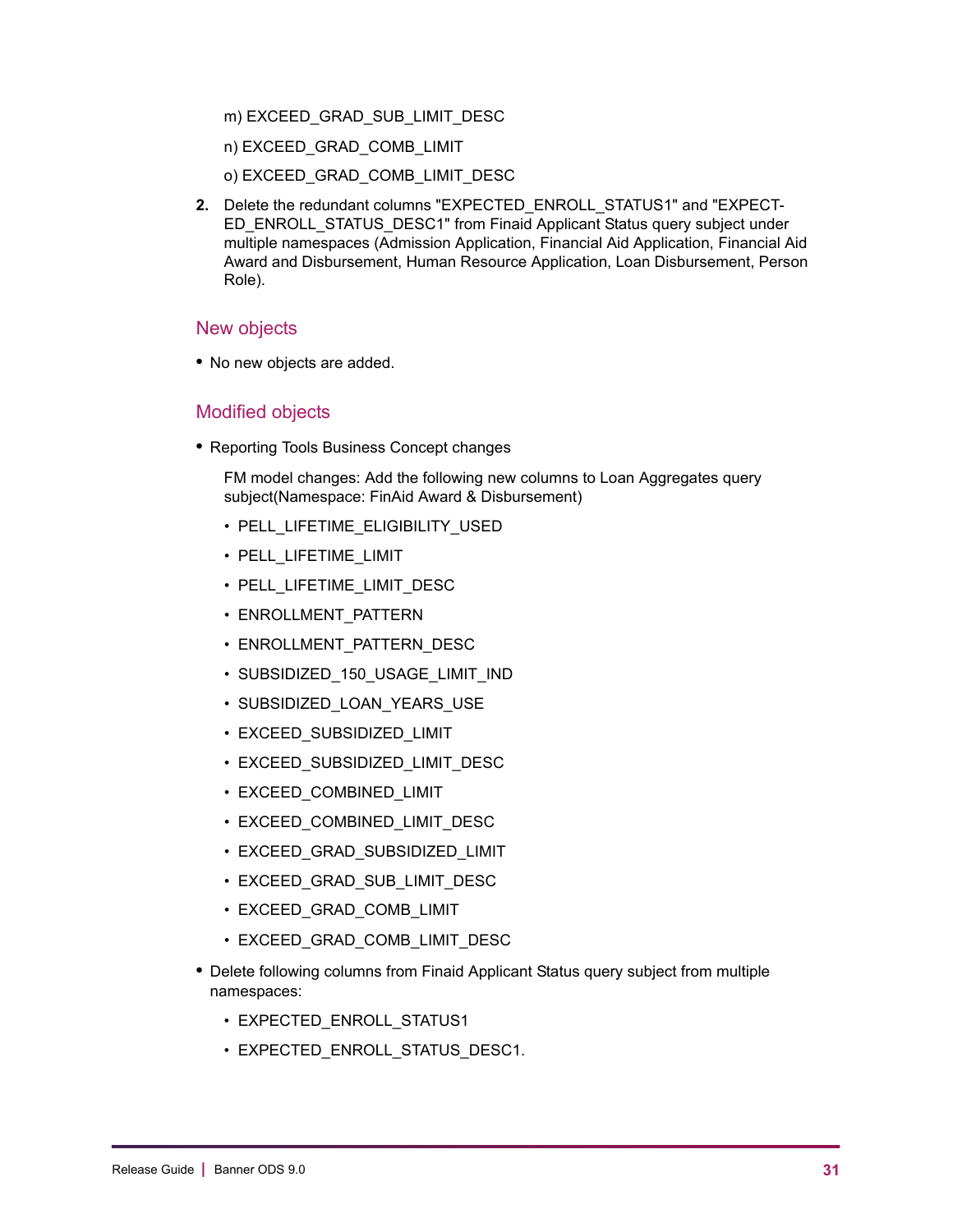<span id="page-31-0"></span>The following section describe the Change request defects and enhancements related to Administrative Interface.

### <span id="page-31-1"></span>**Corrected Control Report STATUS incorrectly set for errors with jobs with multiple ETL PACKAGE entries**

Resolves Change Request Defect CR-000106459

If a job contains an ETL CONTROL GROUP that has >1 ETL PACKAGE entry in it, the return code is not correctly tracked/reported. Only the return code of the last ETL PACKAGE entry is used to update the job Status code value, so errors/warnings in the previous ETL PACKAGE procedures are not correctly reflected in the overall CR status.

### **Solution**

Updated "errflag" Parameter handling in P\_RunPackages to better track/report errors for jobs w/ multiple ETL PACKAGE entries.

### New objects

No new objects are added.

### Modified objects

Package: MGKMAP

### <span id="page-31-2"></span>**Resolved error after upgrading to ODS 8.5 STAGE\_AREA\_STATUS shows P\_STAGED\_TABLES**

### Resolves Change Request Defect CR-000125246

After upgrading to ODS 8.5 with both Banner and Degree Works tables are staged with Materialized Views, the STAGE\_AREA\_STATUS shows errors P\_STAGED\_TABLES Error querying MLOG: DWSCHEMA.MLOG\$\_DAP\_REQ\_MST when the Banner source is selected.

The error indicates that it is using a Banner DB Link instead of the Degree Works DB Link.

When running the Stage Status Report, you select upon which source you want to report. The report seems to be attempting to report on all Mviews, regardless of their source. So, the Mviews that do not match the selected source database will produce errors. It should only report on Mviews sourced from the selected source database.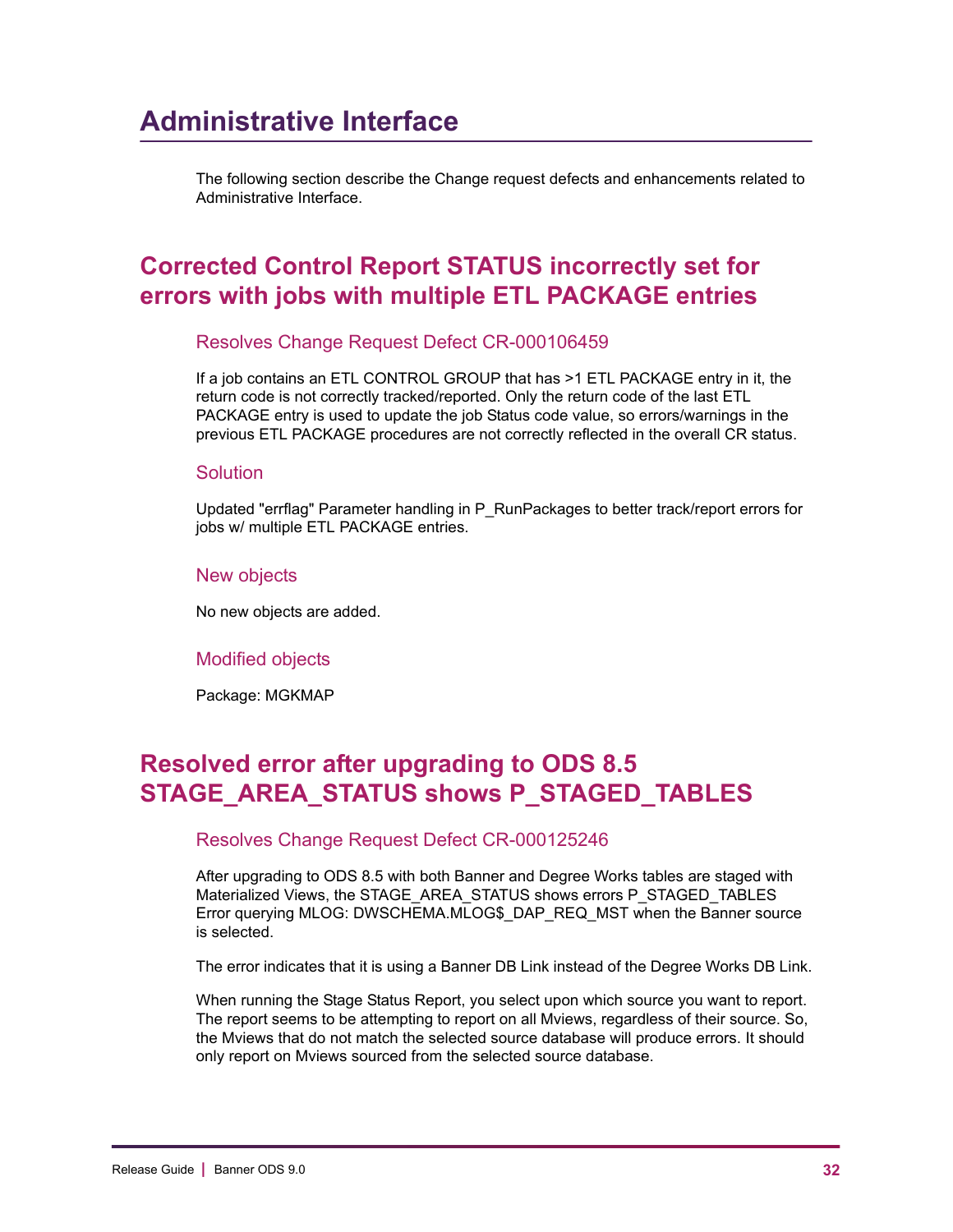#### **Solution**

Modified Cursor C\_GET\_STAGED\_MV\_LIST to include Database link check in mgkstg1.sql

#### New objects

No new objects are added.

#### Modified objects

Package: MGKSTGU

### <span id="page-32-0"></span>**Resolved Error "Change Table Check Failure" while Running ODS reconciliation for Mapping with UNION LOGIC**

### Resolves Change Request Defect 1-1FQGVXJ

Get an error in reconciliation report "Change Table

Check Failure Below is the query constructed:"

This happens if the mapping has UNION defined in MTVPARM (MTVPARM\_INTERNAL CODE\_GROUP = 'ETL MAP PACKAGE RECONCILE LOGIC' and MTVPARM EXTERNAL\_CODE = 'UNION') and there is discrepancy.

#### Solution

Modified P\_DoReconcileRowCounts to fetch Correct Reconcile SQL for UNION Logic when there is Change table check failure.

#### New objects

No new objects are added.

#### Modified objects

Package: MGKODSU

### <span id="page-32-1"></span>**RECONCILE\_STAGE\_TABLE – MGKUTIL.P\_ LoadMappingsToRun not listing all necessary mappings**

Resolves Change Request Defect CR-000108442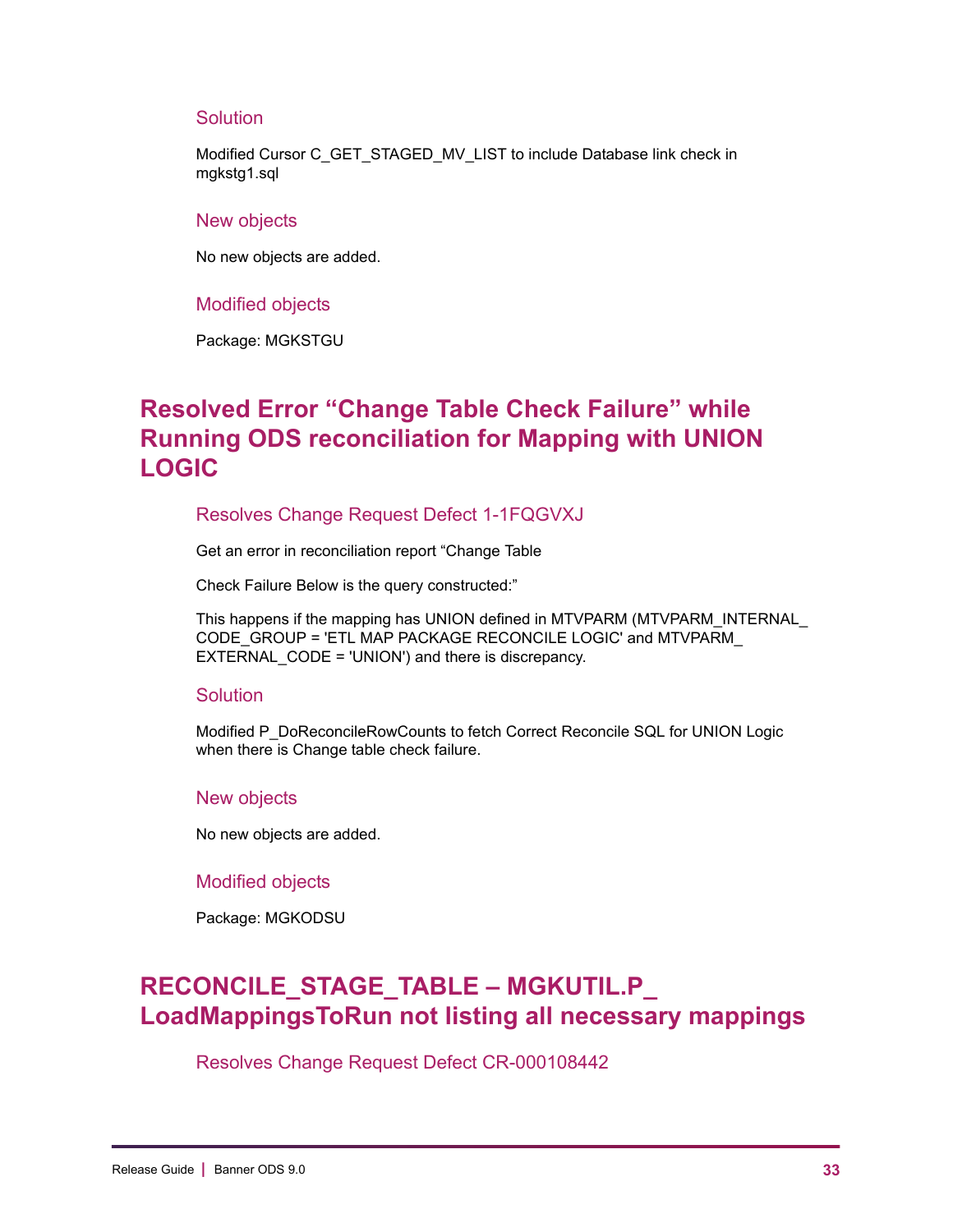In ODS 8.4.1, the RECONCILE\_STAGE\_TABLE job created a "Load for Recently Restaged Tables" job that had a couple of issues after restaging STVMAJR.

First, it only included LOAD\_MST\_GENRL\_STDNT\_STEP\_2 and not LOAD\_MST\_GENRL\_STDNT\_STEP\_1, which caused our MST\_GENERAL\_STUDENT table to not have all of the rows that it should have.

Second, there was no mapping included for the MST\_ACADEMIC\_OUTCOME table, even though the PROGRAM\_CLASSIFICATION field is sourced from STVMAJR. This should have included mapping LOAD MST\_CURRICULUM\_BATCH.

The procedure (MGKUTIL.P\_LoadMappingsToRun) that derives the list of mappings that are related to a given stage table needs to be updated to account for "secondary dependencies".

#### **Solution**

Changes to P\_LoadMappingsToRun. Modified Cursor C\_GetMap Packages to fetch related mapping details for the main ETL LOAD job stream.

#### New objects

No new objects are added.

#### Modified objects

Package: MGKUTIL

### <span id="page-33-0"></span>**Control Report Status not display ERROR when there are mapping errors**

#### Resolves Change Request Defect CR-000120008

When there is a single mapping fail within a group like LOAD FINAID, the control report still reads as "Completed" so that we have to review every control report in detail to find that we have a mapping failure. This makes it more difficult to be alerted to problems when they occur.

#### Solution

Corrected ODI checks for Procedure status and Errors.

Modified "C\_GetReportLines" procedure to capture ODI log statistics. In ODI statistics, the number of records are "Error" out will also be captured instead of "Discarded" in OWB.

#### New objects

No new objects are added.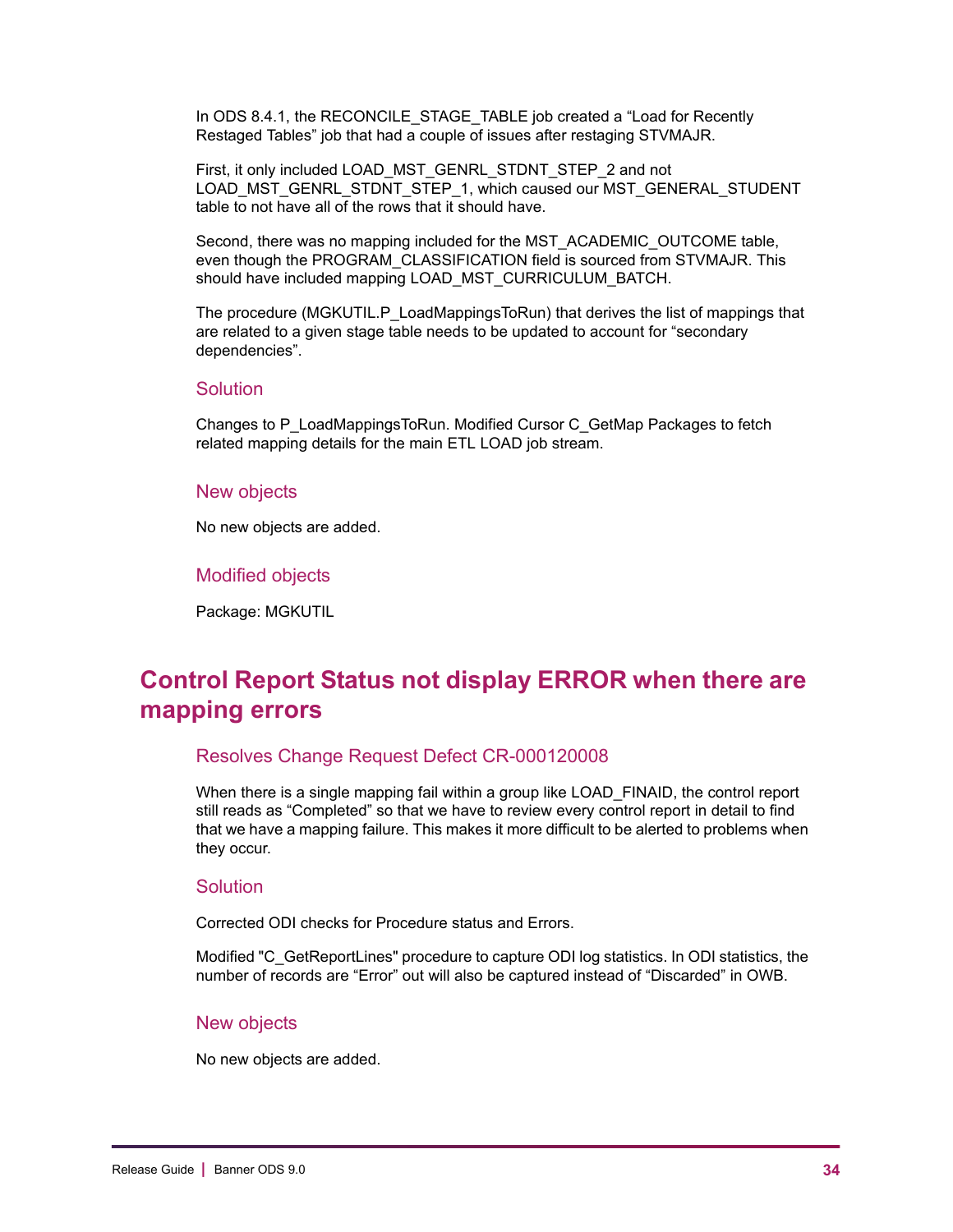### Modified objects

Package: MGKCRPT

### <span id="page-34-0"></span>**Jobs cause the indexes on the partitions unusable after load job**

Resolves Change Request Defect CR-000127632

After running LOAD\_MPT\_PAYROLL\_DIST\_PARTx, LOAD\_MFT\_TRANS\_HISTORY\_x PART, or LOAD\_MST\_STUDENT\_COURSE\_PARTx these jobs cause the indexes on the partitions to go UNUSABLE. I can rebuild the indexes manually and then run the jobs again with the rebuild index option but it still causes the indexes to be UNUSABLE.

### **Solution**

ODSMGR.ADD\_EXCHANGE\_PARTITION procedure is placed with working script in GIT, the earlier script was not complete. This will rebuild indexes correctly.

#### New objects

No new objects are added.

#### Modified objects

Procedure: ADD\_EXCHANGE\_PARTITION

### <span id="page-34-1"></span>**Publishing ODS/EDW metadata fails with ORA-01722: invalid number**

#### Resolves Change Request Defect CR-000126654

Running Publish Metadata report for ODS/EDW fails with ORA-01722: invalid number

Cause: The new function F\_Is\_PublishableArea is expecting the VARCHAR parameter passed to it as NUMBER to compare against column SUBJECT\_AREA\_ID which is defined as NUMBER in WMT\_SUBJECT\_AREA.

### Solution

Modified mgkpubl.F\_Is\_PublishableArea to include below code in Cursor C\_GotSA:

```
SELECT SUBJECT_AREA_ID
   FROM WMT_SUBJECT_AREA
   WHERE 
SYSTEM_ID = 2
   AND SUBJECT_AREA_ID = DECODE (
```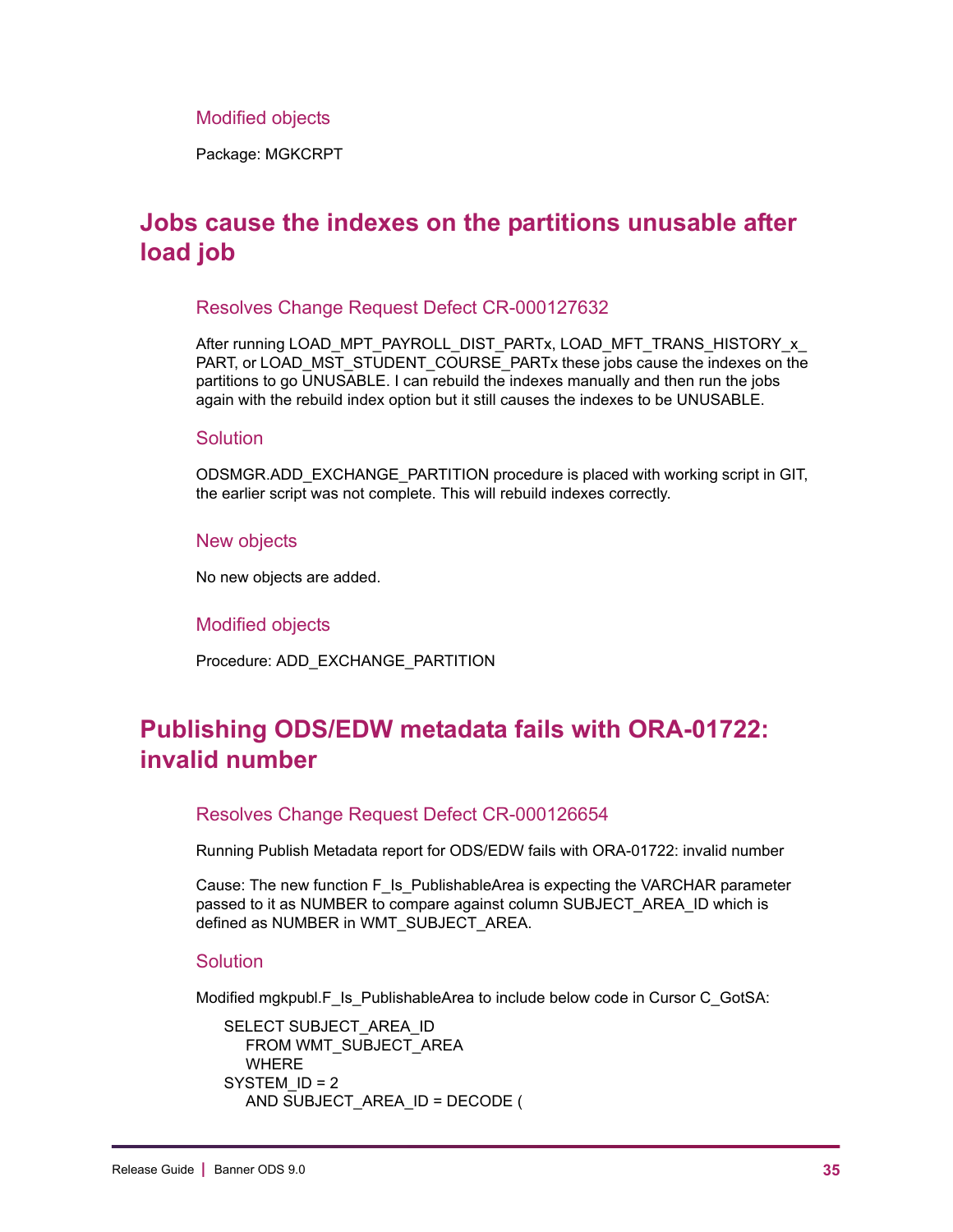REGEXP\_INSTR( TRIM(p\_subj\_id), '[^[:digit:]]' ), 0, TRIM(p\_subj\_id) , NULL ) AND SUBJECT\_AREA\_ID <> (CASE WHEN ia\_type = 'COMP' AND DECODE(REGEXP\_INSTR( TRIM(p\_subj\_id), '[^[: digit: $||'$ ), 0, TRIM(p\_subj\_id), null ) = '13' THEN 13 ELSE 12 END)

#### New objects

No new objects are added.

#### Modified objects

Package: MGKPUBL

### <span id="page-35-0"></span>**Resolved Refresh in Parallel Mode Causes Problems**

Resolves Resolution Change Request Defect CR-000132133

UPDATE\_MST\_GENRL\_STDNT\_STEP\_1 and UPDATE\_MST\_GENRL\_STDNT\_STEP\_2

Both are under the same parallel group.

### Solution

Modified script-mtvparm\_data\_ods\_parallel.sql to remove 'UPDATE\_MST\_GENRL\_STDNT\_STEP\_2' from 'REFRESH\_STUDENT-P-W-4' and add it to 'REFRESH\_STUDENT-P-W-5' group.

#### New objects

No new objects are added.

Modified objects

Script: mtvparm\_data\_ods\_parallel.sql

### <span id="page-35-1"></span>**Resolved ODS Freeze process receives ORA-01460**

### Resolves Change Request Defect 1-109WQDD

While trying to set up a Freeze Data Table in the Admin UI, you receive the following error on the Source Columns to Freeze parameter: "ORA-01460 unimplemented or unreasonable conversion requested".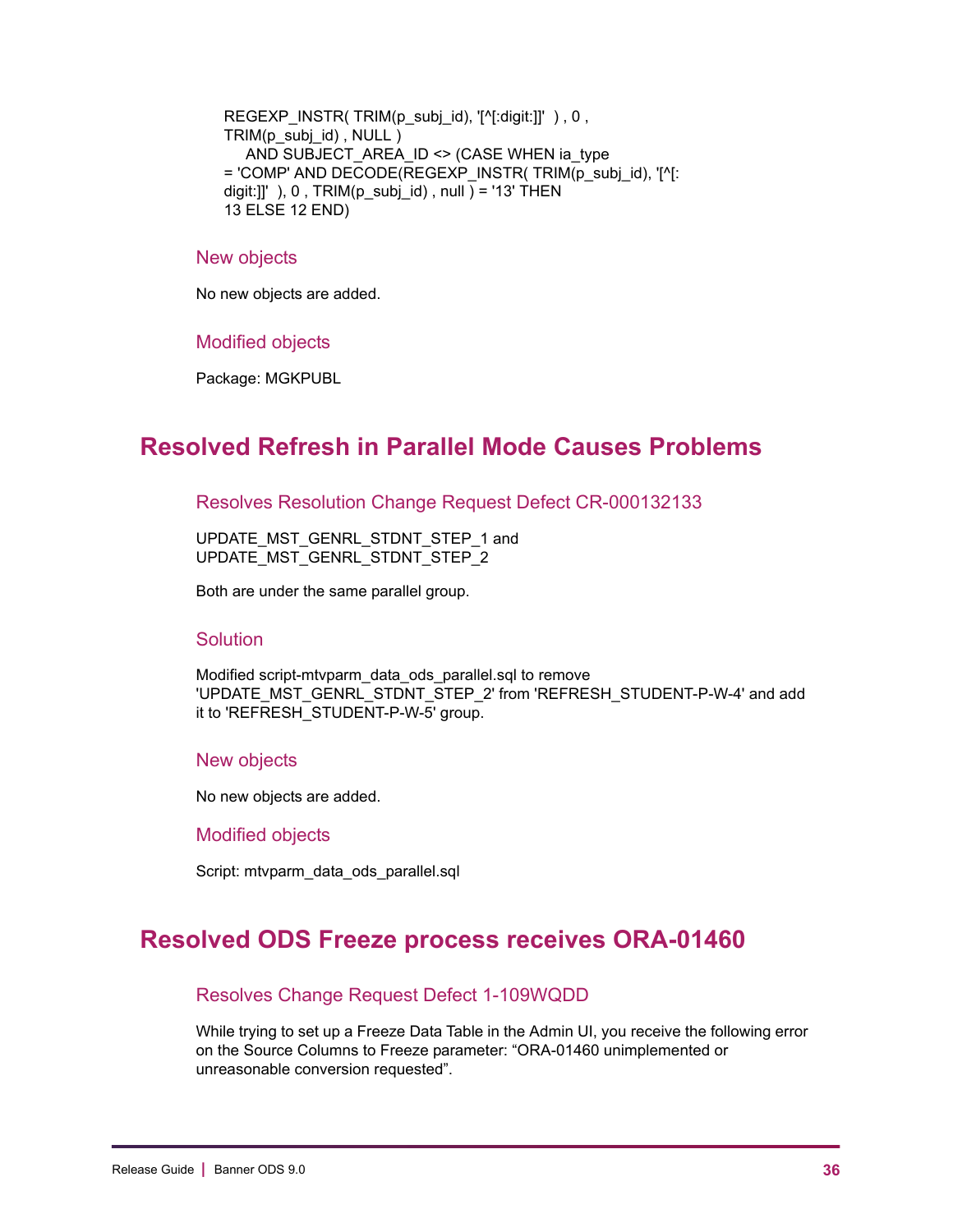This occurs when the list of column names exceeds 4000 characters, due to the use of a VARCHAR2 data type in the package.

### **Solution**

Modified MGKFZTB and MGKPREZ package to use CLOB data type in p\_column\_list\_in.

#### New objects

No new objects are added.

Modified objects

Packages: MGKFREZ and MGKFZTB

### <span id="page-36-0"></span>**Other Defects and Enhancements**

The following section describes the miscellaneous Change request defects and enhancements.

### <span id="page-36-1"></span>**MGKOUTL.p\_bxe\_health\_check IGNORE parameter ignores all but first option**

### Resolves Change Request Defect CR-000138111

The procedure MGKOUTL.p\_bxe\_health\_check, used for the ODS Preprocessor, can take a parameter named IGNORE which is a string that can contain multiple flags used to tell the procedure to ignore certain situations when running the health check.

However this procedure is coded in such a way that it will only find the first option in the IGNORE parameter and ignore all other options.

This block of code contains checks on the IGNORE parameter using the Oracle INSTR function. The INSTR function returns the position in the string (the index) where the string is if it finds it, or zero if no string is found. The code for each check looks like this:

IF(INSTR(LOWER(ignore), 'check dbeu installation') =  $1)$ THEN check dbeu installation := FALSE; END IF;

It is checking whether or not the result of INSTR is 1. This means the code will only work if for the very first value present in the IGNORE parameter. If multiple values are given, only the first is found and the rest are ignored. The fix is to change these checks to look for a return value from INSTR greater than zero; like this:

IF(INSTR(LOWER(ignore), 'check dbeu installation')  $> 0$ )THEN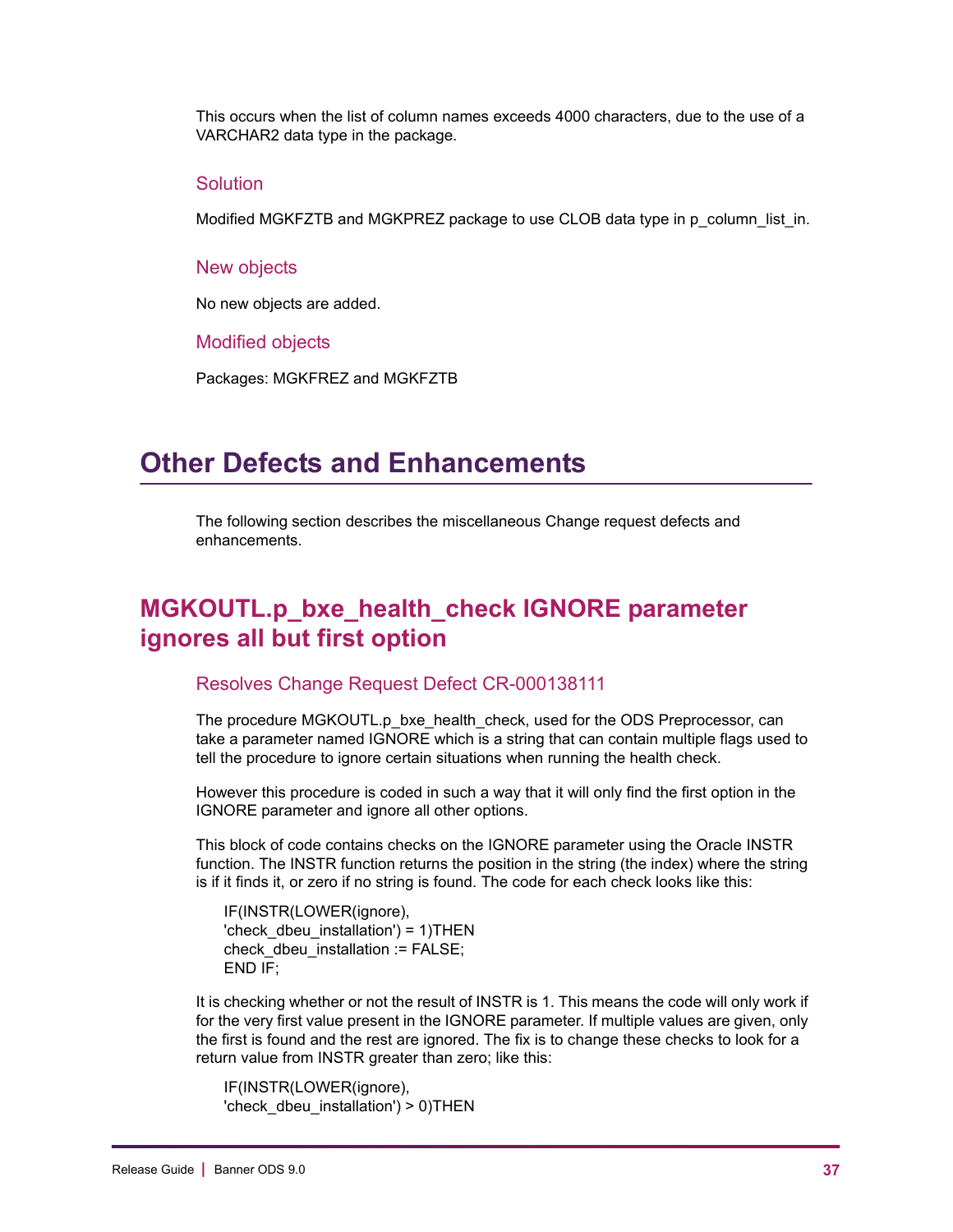check dbeu installation  $:=$  FALSE; END IF;

### **Solution**

Modified IGNORE parameters to include INSTR check > 0 in in p\_bxe\_health\_check.

#### New objects

No new objects are added.

#### Modified objects

Package: MGKOUTL

### <span id="page-37-0"></span>**ODS Pre-processor for Banner XE database link check error**

### Resolves Change Request Defect CR-000136491

As part of the ods prebxe step 1.sql script run during a banner update a check is performed for a database link on the ODS side owned by ODSSTG that points back to Banner. A call is made from the ODSSTG.MGKOUTL.P\_BXE\_HEALTH\_CHECK API across the database link pointing to ODS to run the procedure ODSSTG.P\_STAGE\_ HEALTH CHECK on the ODS side.

The following code fragment from this procedure implicitly assumes the presence of a private database link. However, if the system is using public database links instead of private ones the owner of the dblink will be "PUBLIC" not ODSSTG. Hence for public database links this procedure incorrectly reports a missing database link point to banner.

EXECUTE IMMEDIATE 'SELECT COUNT(\*) '|| 'FROM DBA\_DB\_LINKS, '|| '(SELECT MTVPARM\_EXTERNAL\_CODE '|| 'FROM MTVPARM '||

'WHERE MTVPARM\_INTERNAL\_CODE\_GROUP = ''STAGE CONFIGURATION'' '|| 'AND MTVPARM\_INTERNAL\_CODE = ''SOURCE ALIAS'' '|| 'AND MTVPARM\_INTERNAL\_CODE\_2 = ''BANNER'') '|| 'WHERE DB\_LINK LIKE MTVPARM\_EXTERNAL\_CODE '|| 'AND OWNER = ''ODSSTG''' INTO sql\_output\_number;

#### Solution

Code modified to check for PUBLIC dblink in ODSSTG.P\_STAGING\_HEALTH\_CHECK.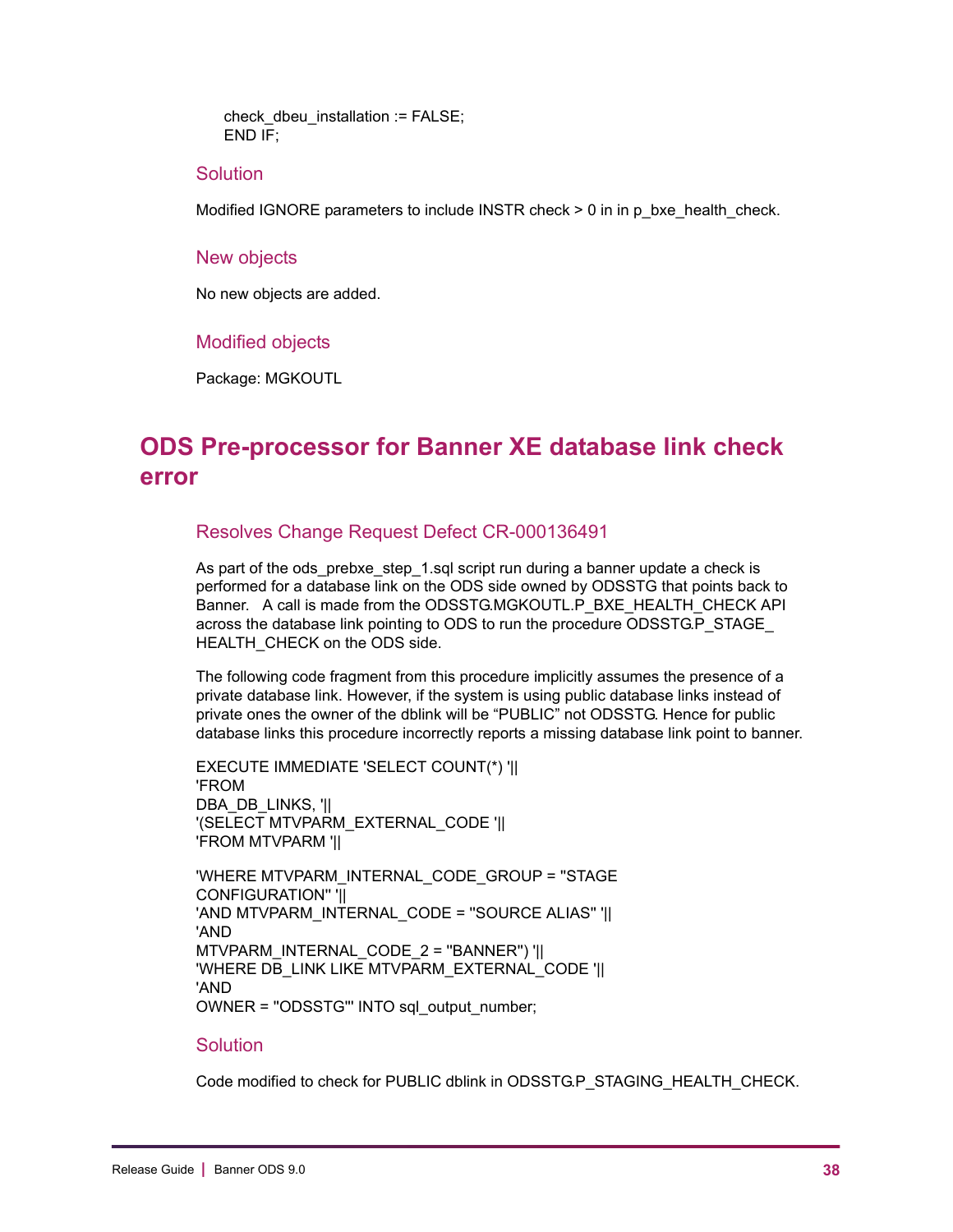### New objects

No new objects are added.

Modified objects

Procedure: P\_STAGING\_HEALTH\_CHECK

### <span id="page-38-0"></span>**Resolved preprocessor errors due to variable in the procedure P\_PRE\_EXTEND\_BXE\_PROCESS that is small**

### Resolves Change Request Defect CR-000126003

Steps 2 of the Banner ODS Preprocessor (for ODS 8.5 new installation, with materialized views) will sometimes receive the following error:

ERROR at line 1:

ORA-20000: Unexpected error in the "MGKOUTL.p\_pre\_extend\_bxe\_process" procedure at step "Execute the Mview refresh": "ORA-06502: PL/SQL: numeric or valueerror: character string buffer too small "ORA-06512: at "ODSSTG.MGKOUTL", line 1602ORA-06512: at line 8.

The error is caused by a defined variable in the procedure P\_PRE\_EXTEND\_BXE PROCESS that is too small.

### **Solution**

Changed parameter STMT datatype from VARCHAR to CLOB in perform\_mviews\_ refresh.

### New objects

No new objects are added.

### Modified objects

Package: MGKOUTL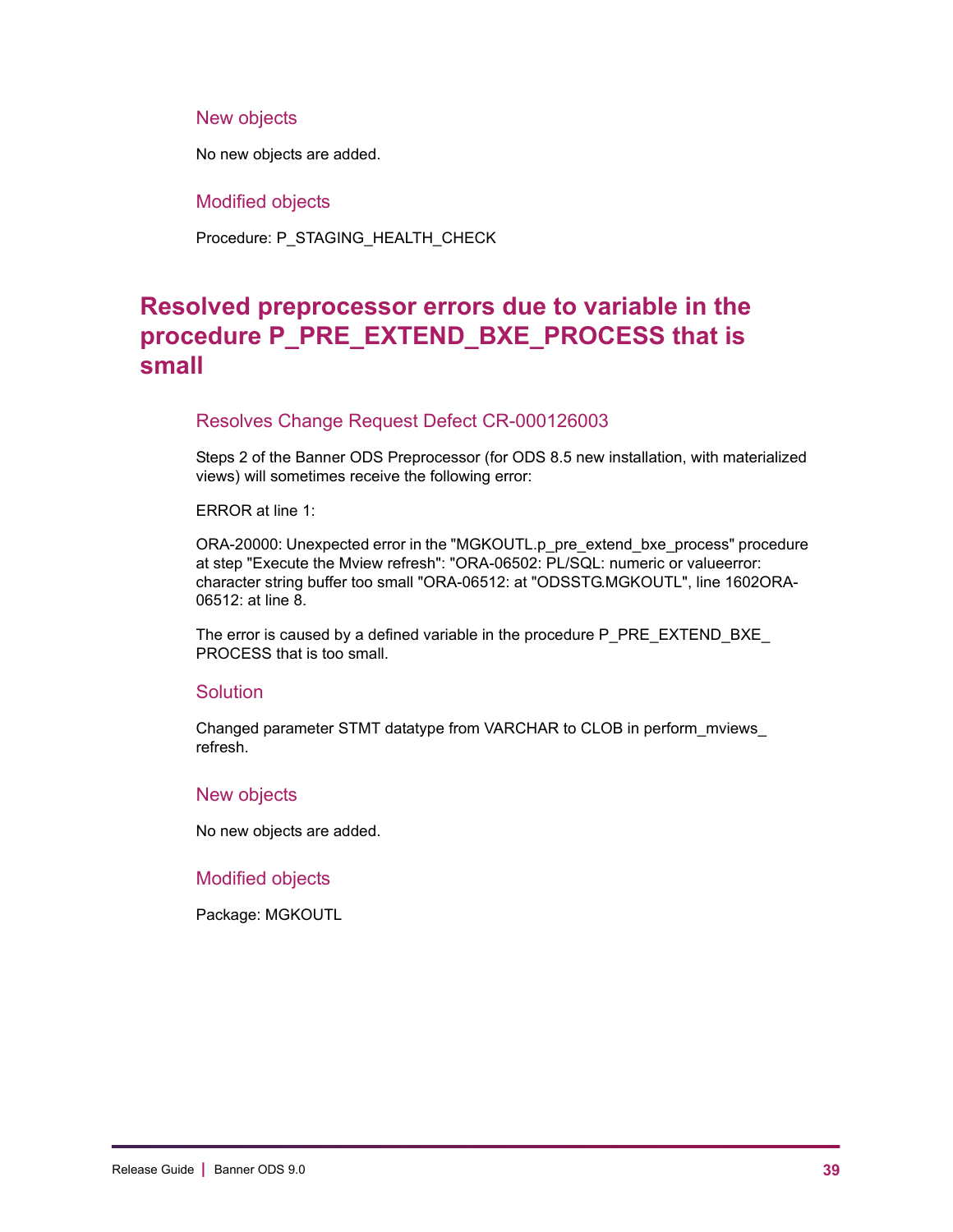### <span id="page-39-0"></span>**Resolved ODS 8.5: Script to create Database link from Degree Works to ODS is not delivered for streams configuration**

### Resolves Change Request Defect CR-000128191

ODS 8.5, both Install and upgrade, didn't deliver script to created database link from Degree works (Source) to ODS (Target). This Database link is needed for streams.

WorkAround: Login as ODSSTG on Degree Works database CREATE DATABASE LINK & destination\_global\_name CONNECT TO odsstg IDENTIFIED BY "&odsstg\_destination\_password" USING - '(DESCRIPTION = (ADDRESS\_LIST = (ADDRESS = (PROTOCOL = TCP) (Host = &destination\_host) (PORT = &destination\_port))) (CONNECT\_DATA = (SERVICE\_NAME =  $&$ destination\_global\_name )))'; When prompted for Destination details, please enter ODS database details.

Note: For Mview clients this missing Database link from source to target won't have any impact.

### **Solution**

Modified odsstg\_degreeworks\_install.sql file to create Database link from Banner ODSSTG.

### New objects

No new objects are added.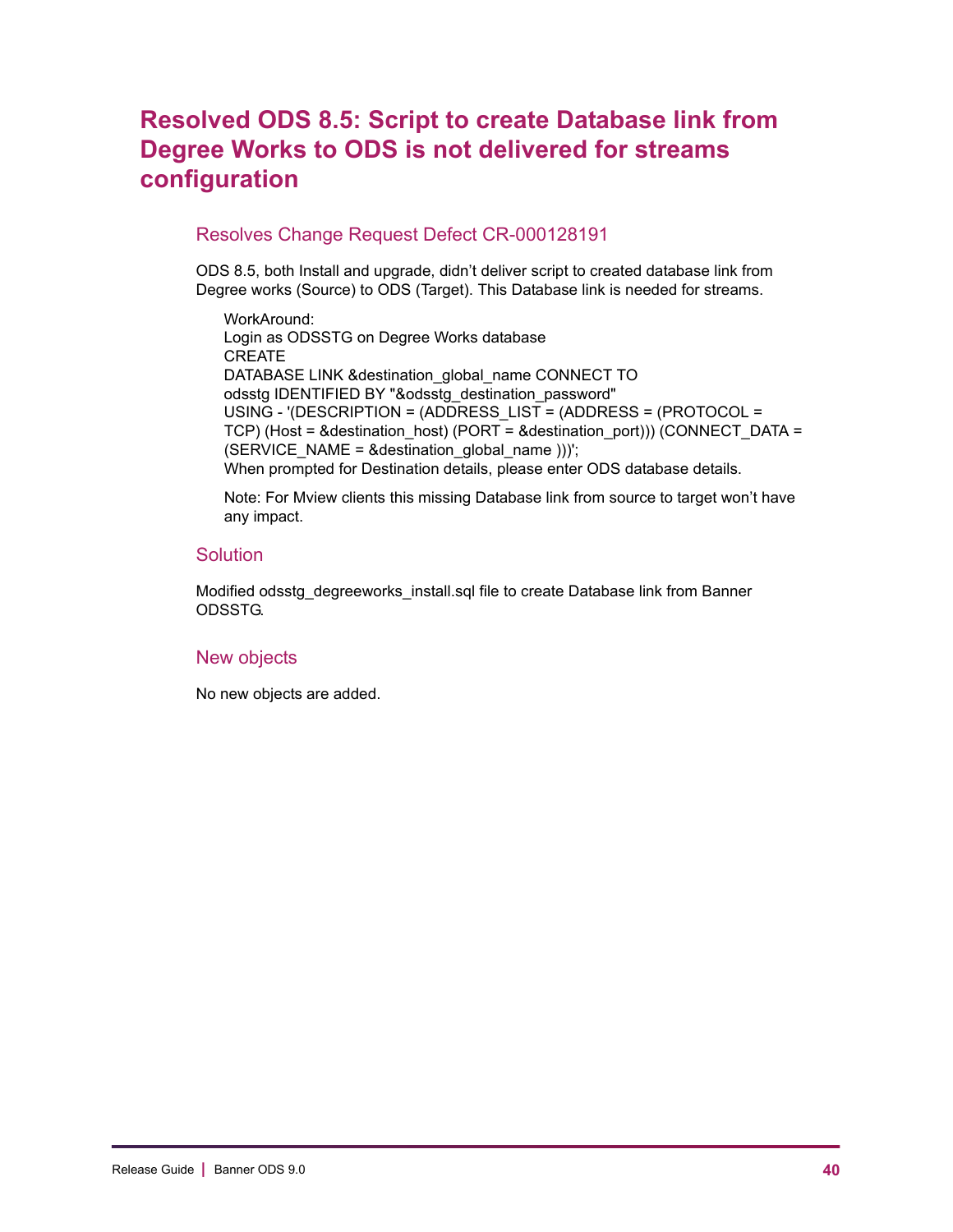# <span id="page-40-0"></span>**Documentation Enhancements**

This section describes major enhancements to the documentation for Banner ODS 9.0 release.

### <span id="page-40-1"></span>Install Guide

The Install guide is modified to include ODI related changes and removed the content relevant to OWB. *Install Banner ODS* chapter is modified to include the ODI related installation and configuration process.

The Other major changes include removal of *OMB\* Plus* section, and addition of sections, such as *Install & configure Oracle Data Integrator (ODI)*, *Troubleshooting*, and *FAQs*.

### <span id="page-40-2"></span>Upgrade Guide

The upgrade guide is modified to include ODI related changes and the OWB related content is removed. Details about the ODS target upgrade, ODI metadata import, and file upgrade process are also updated in this document. The *Upgrade steps – Banner ODS 8.5 to 9.0* chapter is modified to include the ODI related installation and configuration process.

### <span id="page-40-3"></span>Administration Guide

The sections that refers to ODS are modified to include changes required as a result of introducing ODI as an ETL tool.

### <span id="page-40-4"></span>Ellucian Analytical Resource Guidelines

The guide is updated with ODI and ODS 9.0 related changes. Key changes are updating the *BI product compatibility matrix,* and adding a new section *"ODI Architecture Overview*" in the chapter, *Ellucian Recommendations*.

### <span id="page-40-5"></span>**Other document lists included with this product**

This section lists documentation that contains the technical information that you can use for administrative functions. They are typically delivered as  $*$ .  $\text{csv}$  files and can be opened in Microsoft Excel or a similar spreadsheet application. You can reorganize the columns as needed.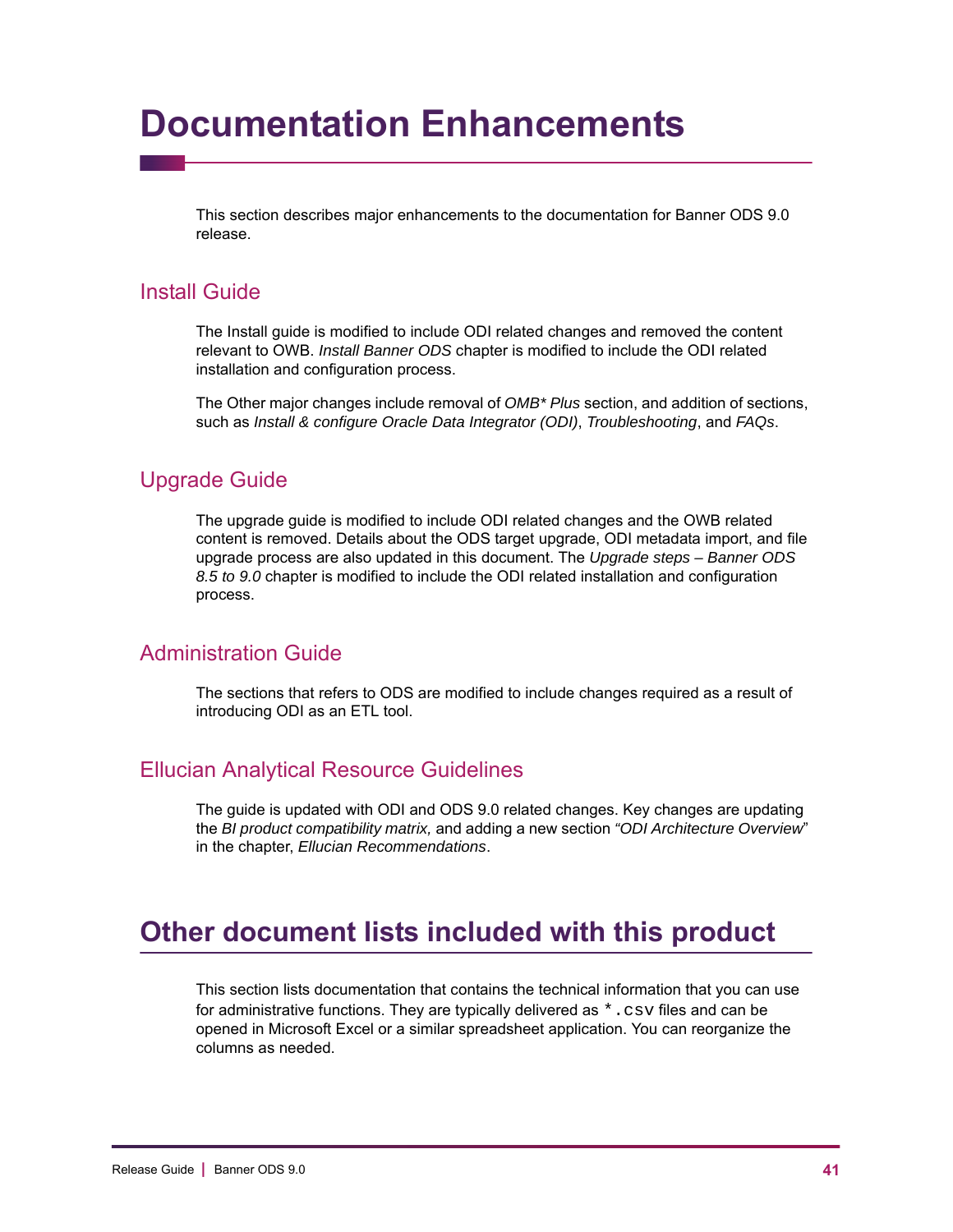### <span id="page-41-0"></span>Banner ODS changed objects

The Banner ODS 9.0 Changed Objects.csv file includes a detailed list of the objects (views, tables, columns) that are added, changed, or removed with this release. To view the list, access the Banner ODS 9.0 Changed Objects.csv file, which was delivered with your product documentation.

### <span id="page-41-1"></span>Banner ODS Cognos filters

The Banner ODS 9.0 Cognos Filters Reference.csv file includes a detailed list of the filters added to ODS Cognos model. To view the list, access the Banner ODS 9.0 Cognos Filters.csv file, which was delivered with your product documentation.

### <span id="page-41-2"></span>Banner ODS display rules

The Banner ODS 9.0 displayRulesXREF.csv file lists all display rules delivered as part of Administrative User Interface. To view the list, access the Banner ODS 9.0 displayRulesXREF.csv file, which was delivered with your product documentation.